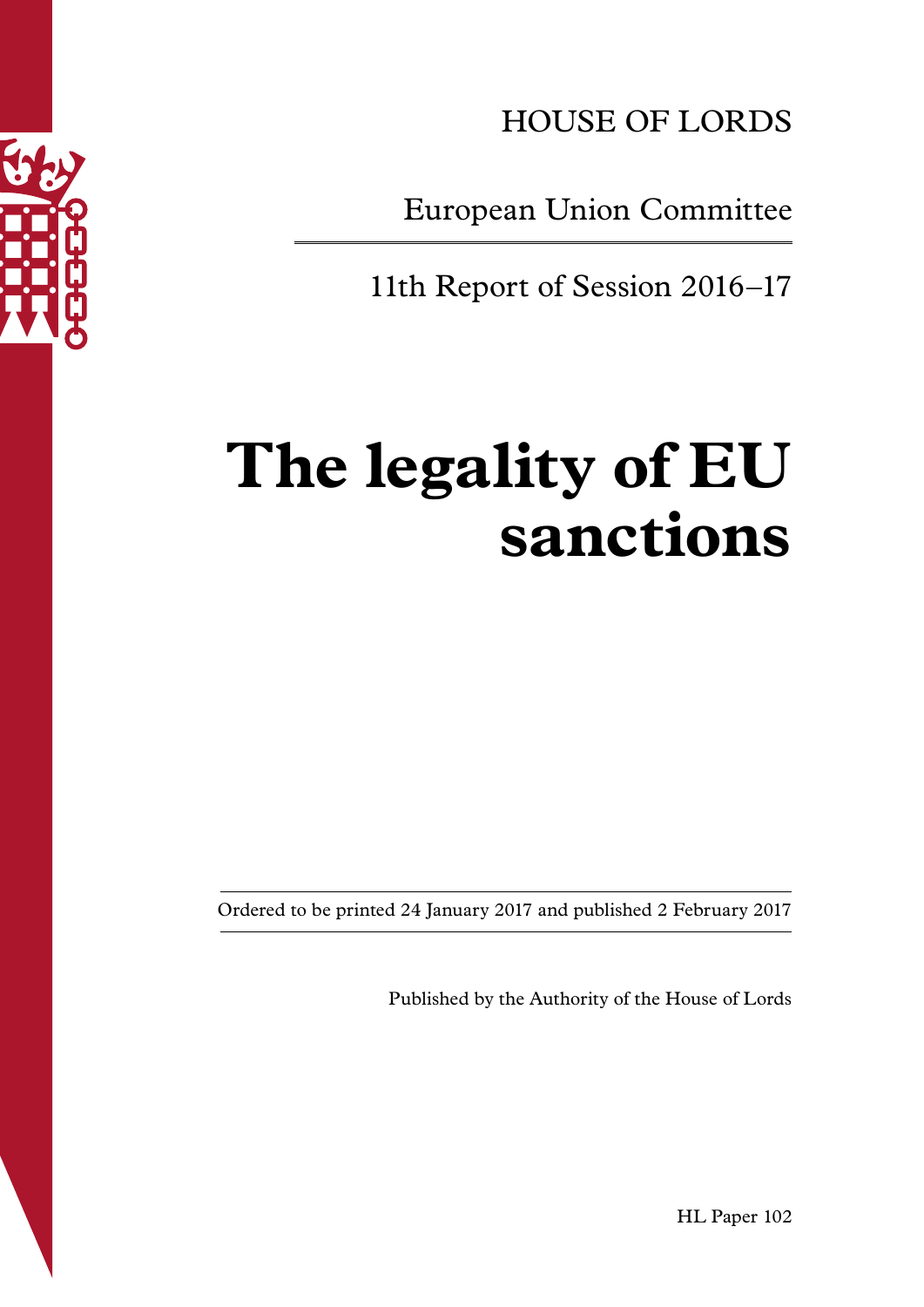# *The European Union Committee*

The European Union Committee is appointed each session "to scrutinise documents deposited in the House by a Minister, and other matters relating to the European Union".

In practice this means that the Select Committee, along with its Sub-Committees, scrutinises the UK Government's policies and actions in respect of the EU; considers and seeks to influence the development of policies and draft laws proposed by the EU institutions; and more generally represents the House of Lords in its dealings with the EU institutions and other Member States.

The six Sub-Committees are as follows:

Energy and Environment Sub-Committee External Affairs Sub-Committee Financial Affairs Sub-Committee Home Affairs Sub-Committee Internal Market Sub-Committee Justice Sub-Committee

#### *Membership*

The Members of the European Union Select Committee are:

| <b>Baroness Armstrong of Hill Top</b> | Lord Jay of Ewelme                   | <b>Baroness Suttie</b>        |
|---------------------------------------|--------------------------------------|-------------------------------|
| Lord Boswell of Aynho (Chairman)      | <b>Baroness Kennedy of The Shaws</b> | Lord Teverson                 |
| <b>Baroness Brown of Cambridge</b>    | Earl of Kinnoull                     | <b>Lord Trees</b>             |
| <b>Baroness Browning</b>              | Lord Liddle                          | <b>Baroness Verma</b>         |
| <b>Baroness Falkner of Margravine</b> | <b>Baroness Prashar</b>              | <b>Lord Whitty</b>            |
| <b>Lord Green of Hurstpierpoint</b>   | <b>Lord Selkirk of Douglas</b>       | <b>Baroness Wilcox</b>        |
|                                       |                                      | <b>Lords Woolmer of Leeds</b> |

The Members of the Justice Sub-Committee, which conducted this inquiry, are:

[Lord Cromwell](http://www.parliament.uk/biographies/lords/lord-cromwell/2594) [Earl of Kinnoull](http://www.parliament.uk/biographies/lords/earl-of-kinnoull/4354) [Lord Oates](http://www.parliament.uk/biographies/lords/lord-oates/4549) [Baroness Hughes of Stretford](http://www.parliament.uk/biographies/lords/baroness-hughes-of-stretford/459) [Baroness Ludford](http://www.parliament.uk/biographies/lords/baroness-ludford/1867) [Lord Richard](http://www.parliament.uk/biographies/lords/lord-richard/1688) [Lord Judd](http://www.parliament.uk/biographies/lords/lord-judd/1660) [Baroness Neuberger](http://www.parliament.uk/biographies/lords/baroness-neuberger/3690) [Lord Polak](http://www.parliament.uk/biographies/lords/lord-polak/4547) [Baroness Kennedy of The Shaws](http://www.parliament.uk/biographies/lords/baroness-kennedy-of-the-shaws/1987) (Chairman)

[Baroness Newlove](http://www.parliament.uk/biographies/lords/baroness-newlove/4177) [Baroness Shackleton of Belgravia](http://www.parliament.uk/biographies/lords/baroness-shackleton-of-belgravia/4198)

#### *Further information*

Publications, press notices, details of membership, forthcoming meetings and other information is available at [http://www.parliament.uk/hleue](http://www.parliament.uk/business/committees/committees-a-z/lords-select/eu-justice-subcommittee/)

General information about the House of Lords and its Committees is available at [http://www.parliament.uk/business/lords](http://www.parliament.uk/business/lords/).

#### *Sub-Committee staff*

The current staff of the Sub-Committee are Paul Hardy (Legal Adviser), Tim Mitchell (Assistant Legal Adviser), Donna Davidson (Clerk) and Amanda McGrath (Committee Assistant).

#### *Contact details*

Contact details for individual Sub-Committees are given on the website. General correspondence should be addressed to the Clerk of the European Union Committee, Committee Office, House of Lords, London, SW1A 0PW. Telephone 020 7219 5791. Email [euclords@parliament.uk](mailto:euclords@parliament.uk).

#### *Twitter*

You can follow the Committee on Twitter: [@LordsEUCom](http://www.twitter.com/lordseucom).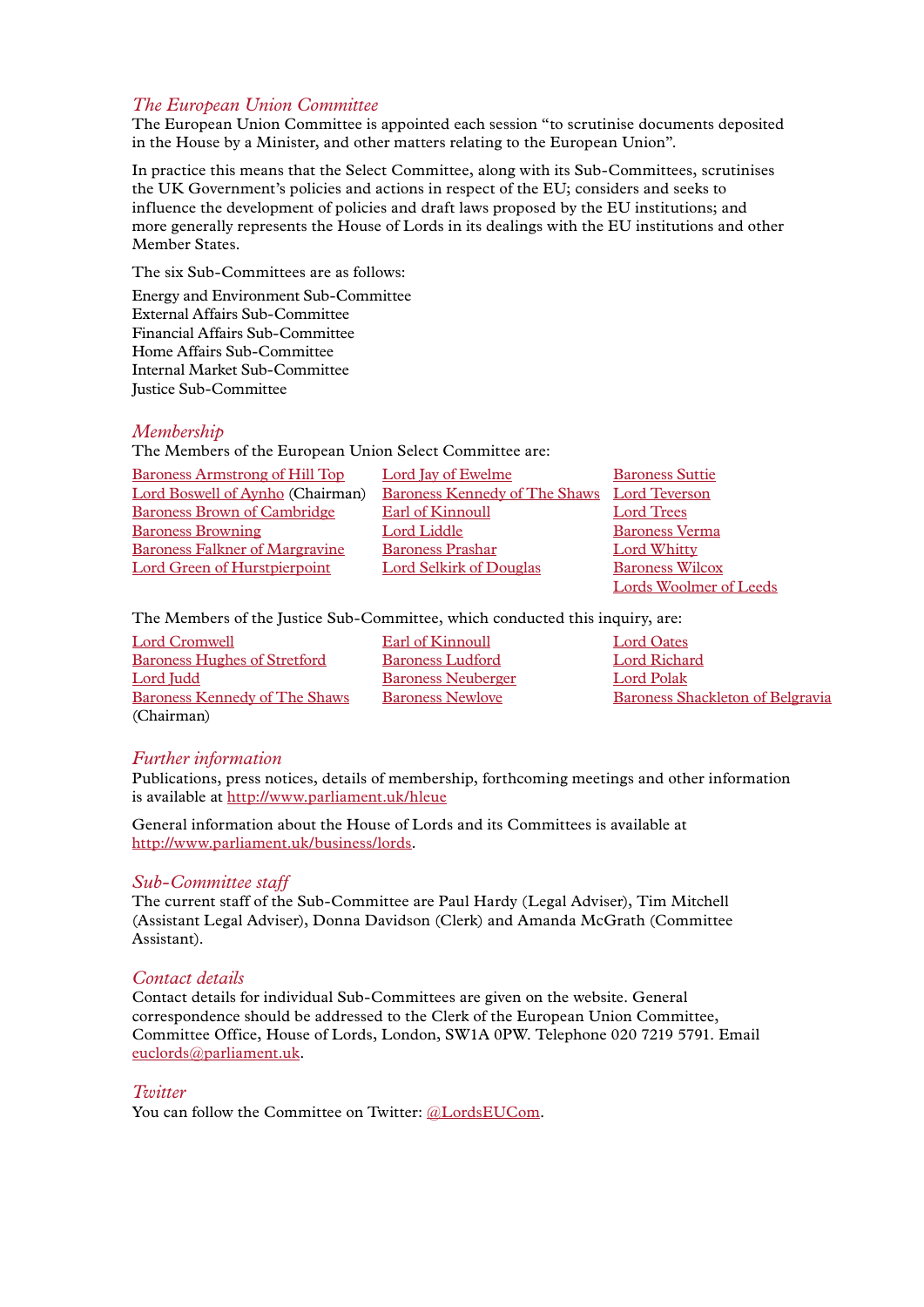|                                                                                                                        | Page           |
|------------------------------------------------------------------------------------------------------------------------|----------------|
| Summary                                                                                                                | 3              |
| <b>Chapter 1: Introduction</b>                                                                                         | 5 <sup>5</sup> |
| Chapter 2: EU sanctions policy and procedure                                                                           | 6              |
| Overview                                                                                                               | 6              |
| Procedure for listing                                                                                                  | 6              |
| Types of sanction                                                                                                      | 6              |
| Arms embargo                                                                                                           | 6              |
| Asset freeze                                                                                                           | 7              |
| Visa or travel ban                                                                                                     | 7              |
| Scope                                                                                                                  | 7              |
| Legal remedies                                                                                                         | 7              |
| Chapter 3: The legality of the EU's sanctions listing procedure                                                        | 9              |
| The purpose of EU sanctions                                                                                            | 9              |
| The evidence-gathering process                                                                                         | 9              |
| Reasons for sanctions listings being annulled                                                                          | 9              |
| Are the reasons for annulment justified?                                                                               | 11             |
| Standard of proof for the adoption of listings                                                                         | 11             |
| <b>Status-based sanctions</b>                                                                                          | 13             |
| Sanctions listings for misappropriation of State funds<br>Re-listing individuals or companies on amended statements of | 14             |
| reasons                                                                                                                | 15             |
| Recent improvements in the fairness of the listing and re-listing                                                      |                |
| process                                                                                                                | 16             |
| Reliance on 'open-source' information                                                                                  | $17 \,$        |
| The closed material procedure                                                                                          | 18             |
| Objective                                                                                                              | 18             |
| The procedure                                                                                                          | 18             |
| The assessment of our witnesses                                                                                        | 19             |
| Access to open-source information                                                                                      | 20             |
| Previous scrutiny by the EU Justice Sub-Committee                                                                      | 20             |
| The assessment of our witnesses                                                                                        | 21             |
| The value of parliamentary scrutiny of sanctions listings                                                              | 22             |
| The Council's administrative processes                                                                                 | 22             |
| Making the process fairer                                                                                              | 24             |
| The impact of the UK's withdrawal from the EU                                                                          | 25             |
| <b>Chapter 4: Our analysis</b>                                                                                         | $27\,$         |
| The purpose of EU sanctions                                                                                            | 27             |
| The evidence-gathering process                                                                                         | 27             |
| Reasons for sanctions listings being annulled                                                                          | 27             |
| Are the reasons for annulment justified?                                                                               | 27             |
| Standard of proof                                                                                                      | 27             |
| Listing and re-listing                                                                                                 | 28             |
| Reliance on open-source information                                                                                    | 28<br>29       |
| The closed material procedure<br>Application of the Council's rules on confidentiality to                              |                |
| open-source information                                                                                                | 29             |
|                                                                                                                        |                |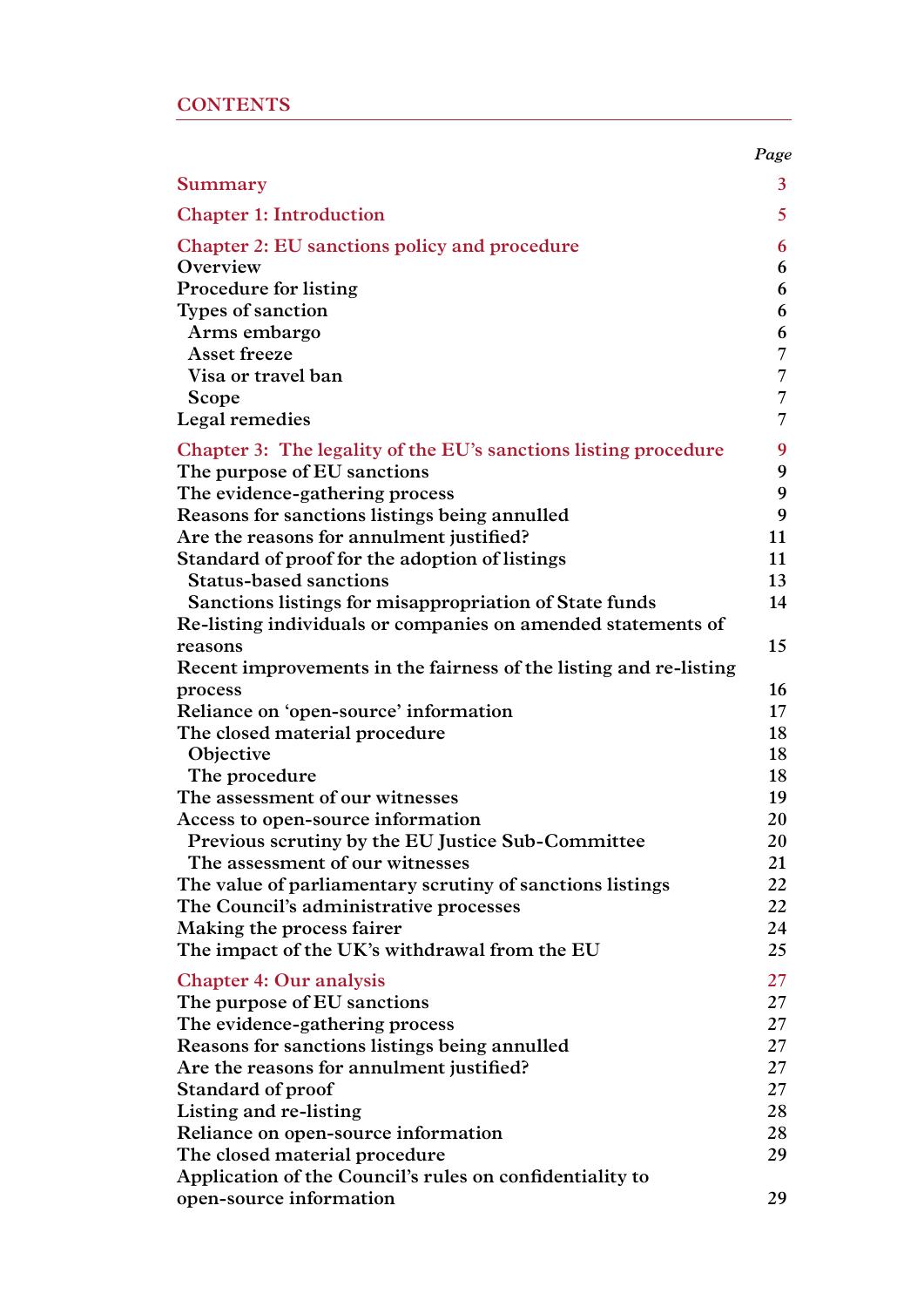| The value of parliamentary scrutiny                      | 29 |
|----------------------------------------------------------|----|
| The Council's administrative processes                   | 29 |
| Making the process fairer                                | 30 |
| The impact of the UK's withdrawal from the EU            | 30 |
| Appendix 1: List of Members and declarations of interest | 31 |
| Appendix 2: List of witnesses                            | 33 |

Evidence is published online at [http://www.parliament.uk/legality](http://www.parliament.uk/business/committees/committees-a-z/lords-select/eu-justice-subcommittee/scrutiny-work/parliament-2015/legality-of-eu-sanctions-listing-process/)[eu-sanctions-listing-process](http://www.parliament.uk/business/committees/committees-a-z/lords-select/eu-justice-subcommittee/scrutiny-work/parliament-2015/legality-of-eu-sanctions-listing-process/) **and available for inspection at the Parliamentary Archives (020 7129 3074).**

**Q in footnotes refers to a question in oral evidence.**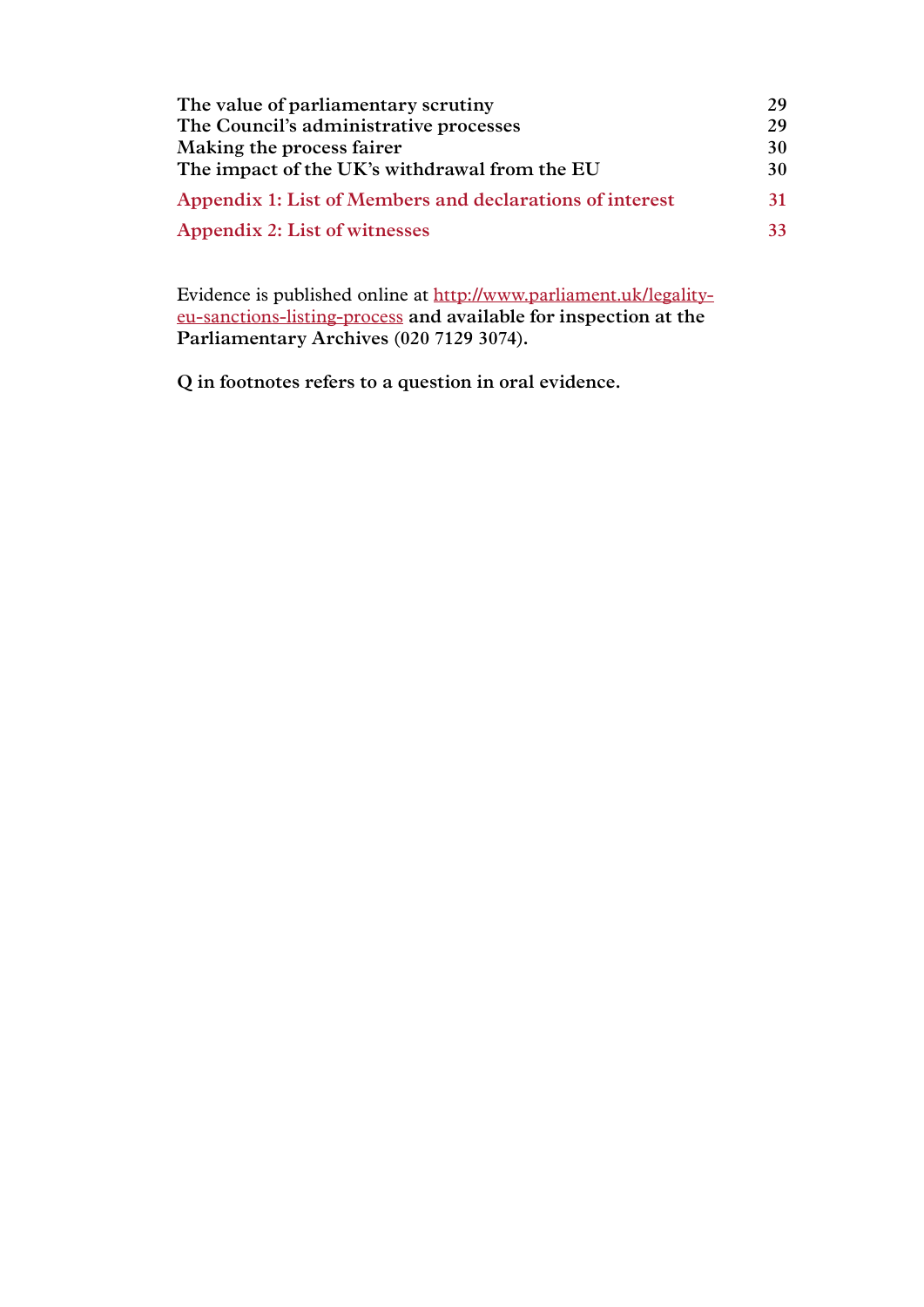# <span id="page-4-0"></span>**SUMMARY**

This report is the result of a short inquiry into the legality of the EU sanctions listing process, conducted by the Justice Sub-Committee of the European Union Committee. The purpose of the inquiry was to understand better why EU sanctions were being struck down by the EU courts, and to investigate whether improvements could be made to the sanctions listing process.

EU sanctions serve an important foreign policy objective in persuading States and regimes to change behaviour. They also need to respect the due process rights of those who are sanctioned, as guaranteed by the EU Charter of Fundamental Rights. There is a tension between these two principles, and the large number of listings that have been annulled by the General Court to date attests to this difficulty.

That said, the sanctions listing process has improved considerably. In the past, targeted individuals or companies were neither informed that they had been listed nor provided with a statement of reasons for their listing. Since the *Kadi II* judgment of the Court of Justice of the EU in 2013, the Council secretariat, and Member States within the Council, have placed far greater emphasis on improving the quality of evidence supporting sanctions listings. The UK has led in achieving this. Further improvements include greater reliance on opensource evidence, which can be disclosed to the listed individual or company, annual reviews of all EU sanctions, and a greater willingness to lift sanctions once substantial progress in their objectives has become evident.

But, as the Government told us, there is still a way to go.

It is particularly important that the Council codifies the standard of proof it applies when it adopts sanctions listings. This would bring much-needed transparency to the listing process, as well as public assurance that the same standard of proof is applied by all Member States in the Council, which is not currently the case.

We conclude that the Council should be less willing to re-list on amended reasons those individuals and companies who have succeeded in having their original listings struck down by the EU courts for lack of evidence. We are concerned that this practice gives rise to a perception of injustice, namely that there is no effective judicial remedy against sanctions listings.

The EU courts should have a procedure for considering confidential evidence supporting sanctions listings. We are concerned that the newly introduced 'closed material procedure' may not be taken up by many Member States.

An Ombudsperson for EU sanctions, similar to the role of the UN Ombudsperson for the Al Qaida Sanctions Committee, could help to improve the fairness of the sanctions listing procedure. We ask the Government and the Council to give their views.

We conclude that parliamentary scrutiny of EU sanctions can perform a valuable role in illuminating the sanctions listing process, even though in most cases it takes place after sanctions listings are adopted by the Council. Parliament's role will be enhanced by confirmation by the EU Council's Legal Service that open-source information can be made public, and so can be made available to Parliament. This contradicts the Government's stance, and we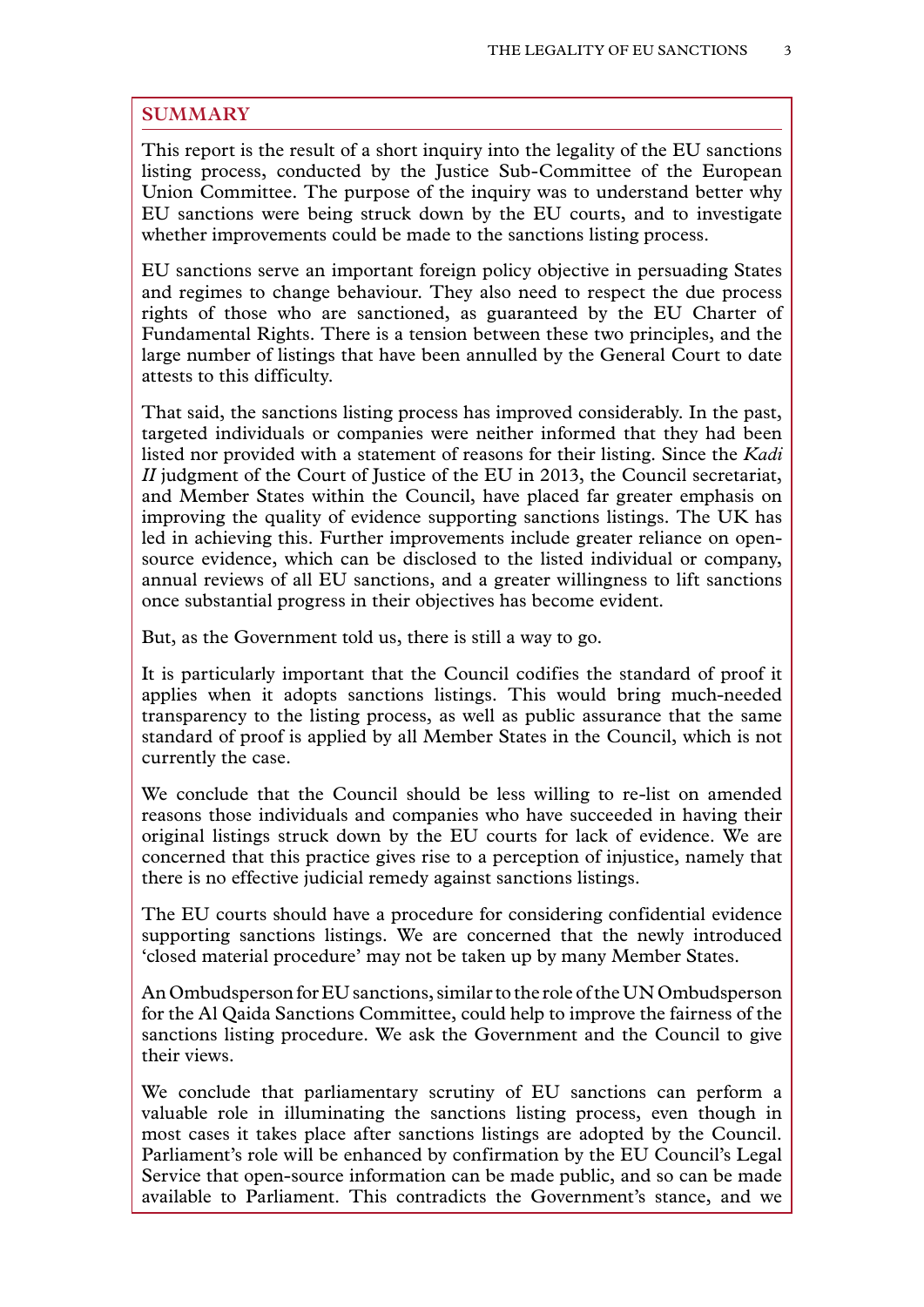ask the Government to make available to Parliament all open-source evidence supporting new listings and re-listings in future.

Finally, we note the importance of the UK continuing to be able to engage with and align itself with EU sanctions post-Brexit.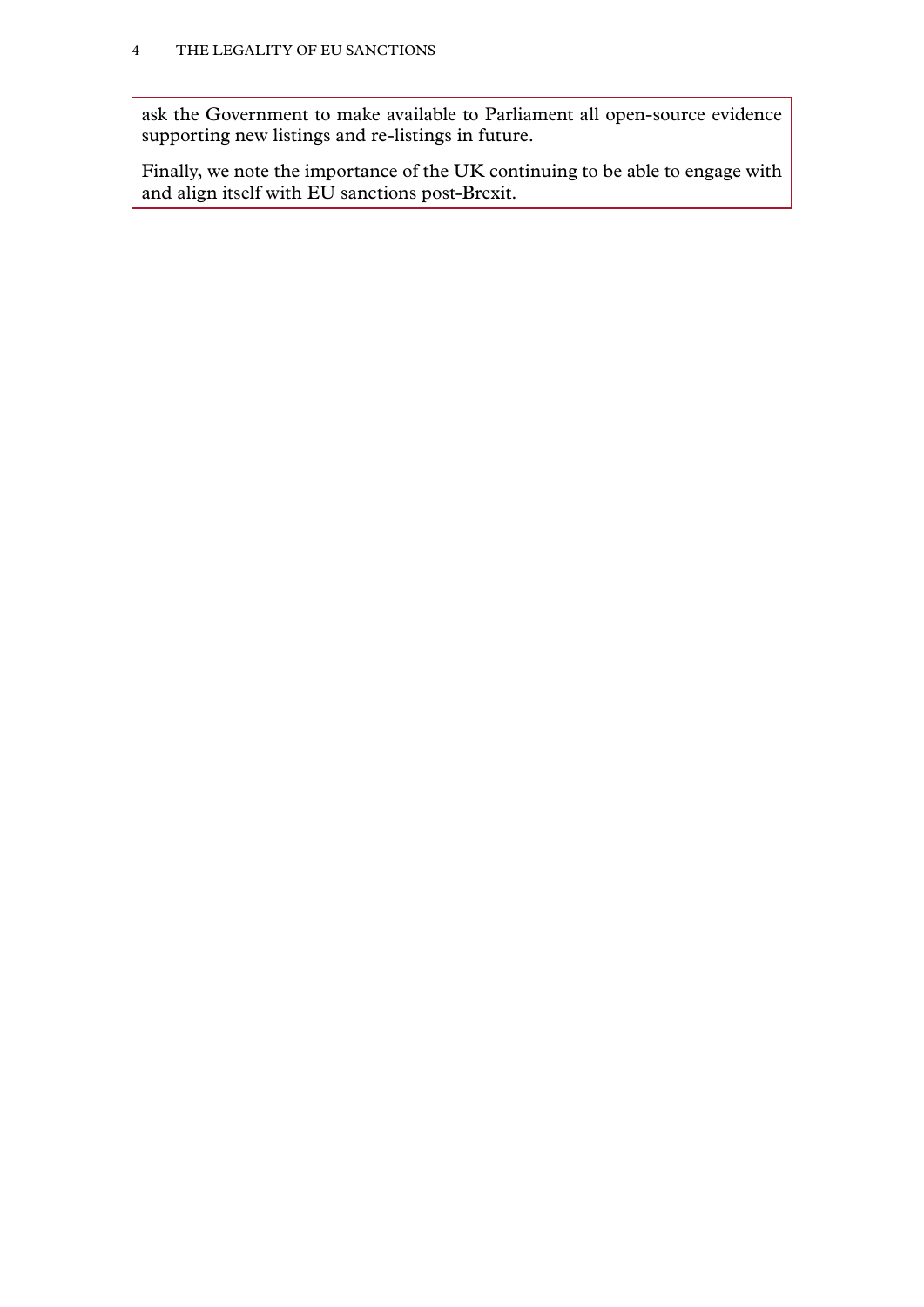# <span id="page-6-0"></span>**The legality of EU sanctions**

# **Chapter 1: INTRODUCTION**

- 1. On 11 October 2016 the Justice Sub-Committee of the European Union Committee took evidence on the legality of the EU sanctions listing-process. Our aim was to establish the reasons for the high number of EU sanctions cases being annulled (struck down) by the General Court of the EU, and to investigate what measures were being taken to address this by the EU Member States and the Council of the European Union (the Council). In addition, the sessions followed up on points that the Justice Sub-Committee had raised in correspondence with the Government on EU sanctions listings over the previous 18 months.
- 2. Our first panel comprised three witnesses from the Foreign and Commonwealth Office: Paul Williams, Director of Multilateral Policy Department; Andrew Murdoch, Legal Adviser, and Matthew Findlay, Deputy Head of Multilateral Policy Department. Our second session comprised Maya Lester QC, of Brick Court Chambers, and Mr Michael Bishop, Senior Legal Adviser, EU Council Legal Service. Ms Lester also provided written evidence. We are very grateful to our witnesses for the evidence they provided.
- 3. The report has four chapters. This chapter introduces the inquiry; Chapter 2 sets out the background to EU sanctions policy and procedure; Chapter 3 outlines the evidence we received; and in Chapter 4 we draw conclusions and make recommendations to the Government and the Council.
- 4. **We make this report for information.**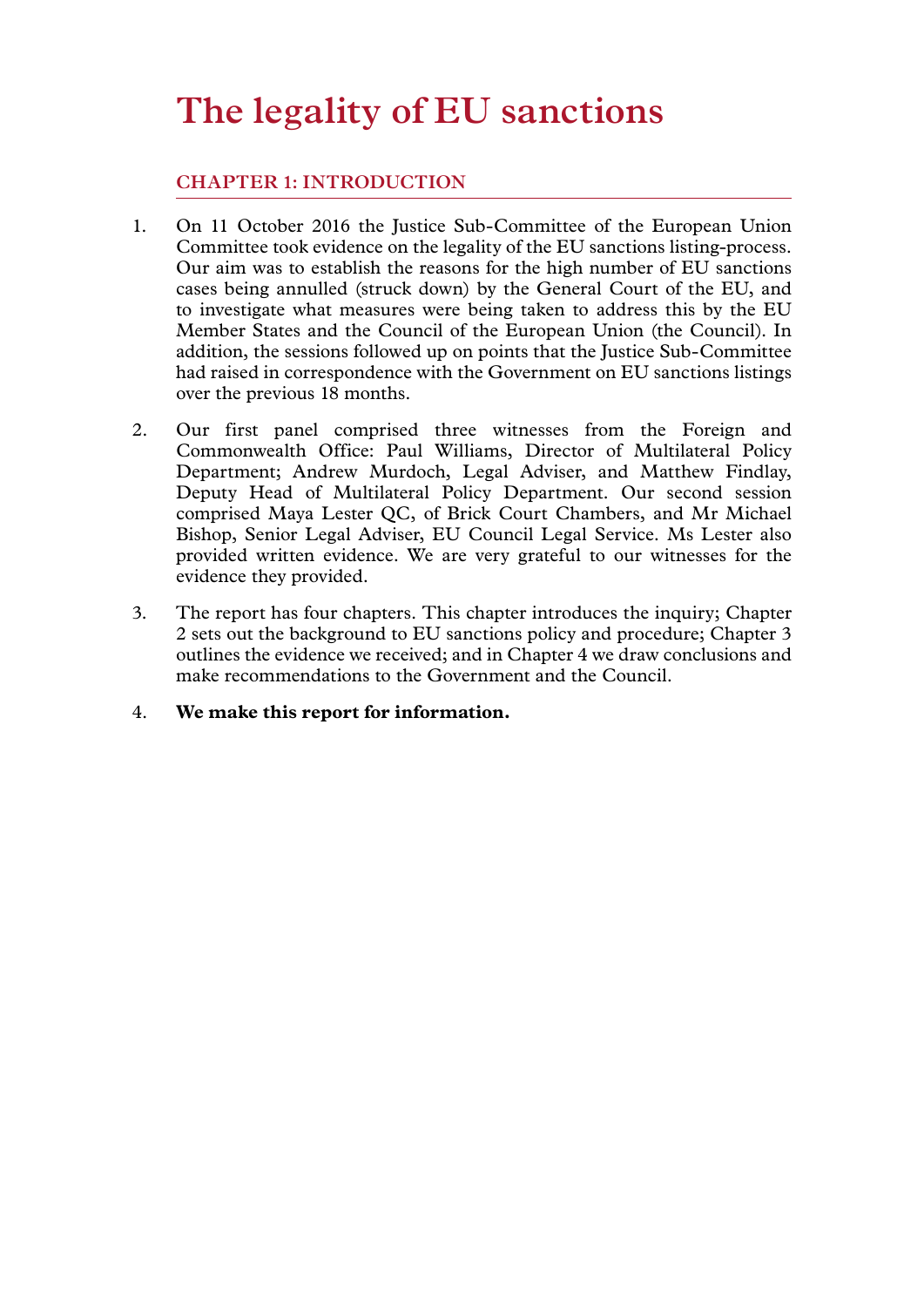# <span id="page-7-0"></span>**Chapter 2: EU SANCTIONS POLICY AND PROCEDURE**

# **Overview**

- 5. Sanctions—also referred to as restrictive measures—against 'third' (non-EU) countries, and individuals or companies in third countries, are an essential foreign policy tool, which the EU uses to pursue objectives under the Common Foreign and Security Policy (CFSP).
- 6. EU sanctions come in two forms. The first is sanctions that the EU Member States are obliged to implement in EU law by virtue of Resolutions of the United Nations (UN) Security Council under Chapter VII of the UN Charter. The second is autonomous sanctions, which the EU adopts in the absence of, or in addition to, UN sanctions.
- 7. Sanctions are intended to bring about a change in policy or activity in the target country, region, government, companies or individuals. The measures should target the policies or actions that have prompted the decision to impose sanctions, and those identified as responsible for those policies or actions. There should, therefore, be a link between the target of the sanction and the overall foreign policy objective.
- 8. Under EU law, sanctions should respect human rights and fundamental freedoms, in particular due process and the right to an effective remedy, all of which are safeguarded by the EU Charter of Fundamental Rights. The EU Charter legally binds the EU institutions and Member States when they implement EU sanctions.<sup>1</sup>
- 9. The crises in the Middle East, North Africa and Ukraine have led to a marked increase in the use of sanctions by the EU. There are now EU sanctions regimes against approximately 35 countries, regimes and terrorist organisations.2

# **Procedure for listing**

10. The Council imposes EU sanctions through a CFSP Council Decision adopted by the Member States by unanimity. Certain types of sanctions, such as arms embargoes and travel bans, are implemented directly by Member States, and such measures require only a Decision by the Council, which is directly binding on Member States. By contrast, economic measures such as asset freezes and export bans affect wider EU legal principles on free movement, and require additional implementing legislation in the form of a Council Regulation, which is directly binding on individuals and companies in the EU. The Regulation sets out the precise scope of the measures decided upon by the Council and the means of their implementation.

# **Types of sanction**

# *Arms embargo*

11. An arms embargo normally covers the sale, supply and transport of goods included in the EU's 'Common Military List'.3 Related technical and

<sup>1</sup> Article 51(1) of the EU Charter of Fundamental Rights, [OJ C 202](http://eur-lex.europa.eu/legal-content/EN/TXT/HTML/?uri=CELEX:12016P/TXT&from=EN) (7 June 2016)

<sup>2</sup> European Commission, *Restrictive measures (sanctions) in force*, 11 October 2016: [https://eeas.europa.](https://eeas.europa.eu/sites/eeas/files/restrictive_measures-2016-10-11-clean.pdf) [eu/sites/eeas/files/restrictive\\_measures-2016–10-11-clean.pdf](https://eeas.europa.eu/sites/eeas/files/restrictive_measures-2016-10-11-clean.pdf) [accessed 13 January 2017]

<sup>3</sup> Common Military List of the European Union adopted by the Council on 9 February 2015, [OJ C 129](http://eur-lex.europa.eu/legal-content/EN/TXT/HTML/?uri=CELEX:52015XG0421(05)&from=EN) (21 April 2015)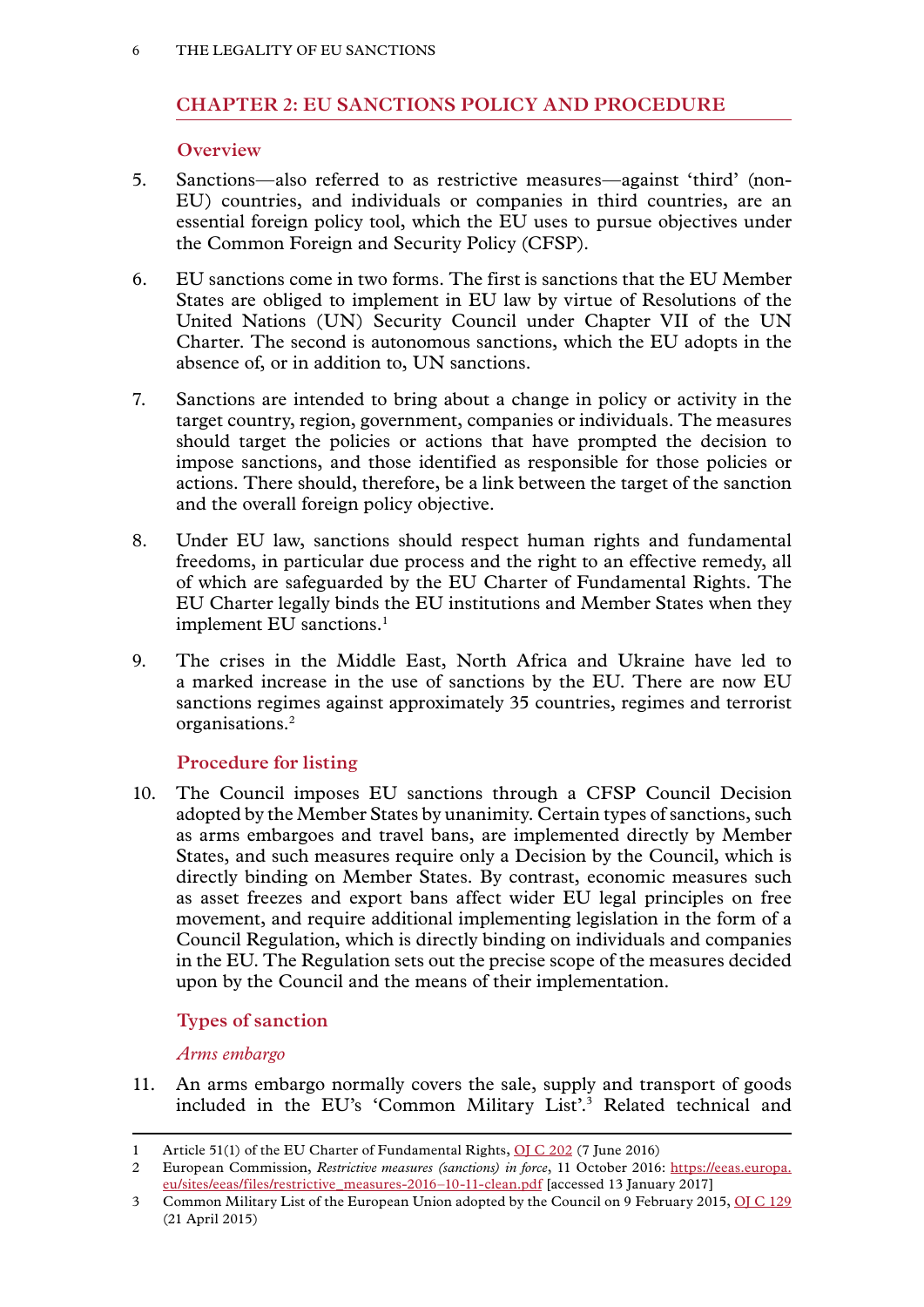<span id="page-8-0"></span>financial assistance is normally also included in the ban. In addition, the export of equipment used for internal repression, and dual-use goods (those that can be used for both civil and military purposes) may be prohibited.

#### *Asset freeze*

12. An asset freeze concerns funds and economic resources owned or controlled by targeted individuals or companies. It means that funds, such as cash, cheques, bank deposits, stocks, and shares may not be accessed, moved or sold. Neither can other tangible or intangible assets be sold or rented, including real estate. An asset freeze also includes a ban on providing resources to the targeted individuals or companies. This means that EU citizens and companies must not make payments or supply goods and other assets to them. In effect, business transactions with targeted individuals or companies cannot be carried out. In certain cases, national authorities can permit derogations from the asset freeze under specific exemptions, for instance to cover basic needs (such as foodstuffs, rent, medicines or taxes) or reasonable legal fees.

#### *Visa or travel ban*

13. Individuals targeted by a travel ban will be denied entry to the EU at its external borders. If visas are required for entering the EU, they will not be granted to people subject to such restrictions on admission. EU sanctions do not, however, oblige a Member State to refuse entry to its own nationals.

#### *Scope*

- 14. By their very nature, EU sanctions are designed to have political effect in third countries. Nevertheless, they only apply within the jurisdiction of the EU, which is to say:
	- within EU territory, including its airspace;
	- to EU nationals, whether or not they are in the EU;
	- to companies incorporated under the law of a Member State, whether or not they are in the EU (this therefore includes branches of EU companies in third countries);
	- to any business done in whole or in part within the EU; and
	- on board aircrafts or vessels under the jurisdiction of a Member State.
- 15. The five EU Candidate Countries<sup>4</sup> are encouraged to align themselves with EU sanctions.

# **Legal remedies**

16. The Council notifies individuals and companies listed under an EU sanction of the measures taken against them, once they have been taken. At the same time, it brings the available legal remedies to their attention: they can ask the Council to reconsider its decision, by providing observations on the listing; or they can challenge the measures before the General Court of the EU

<sup>4</sup> Albania, the former Yugoslav Republic of Macedonia, Montenegro, Serbia and Turkey.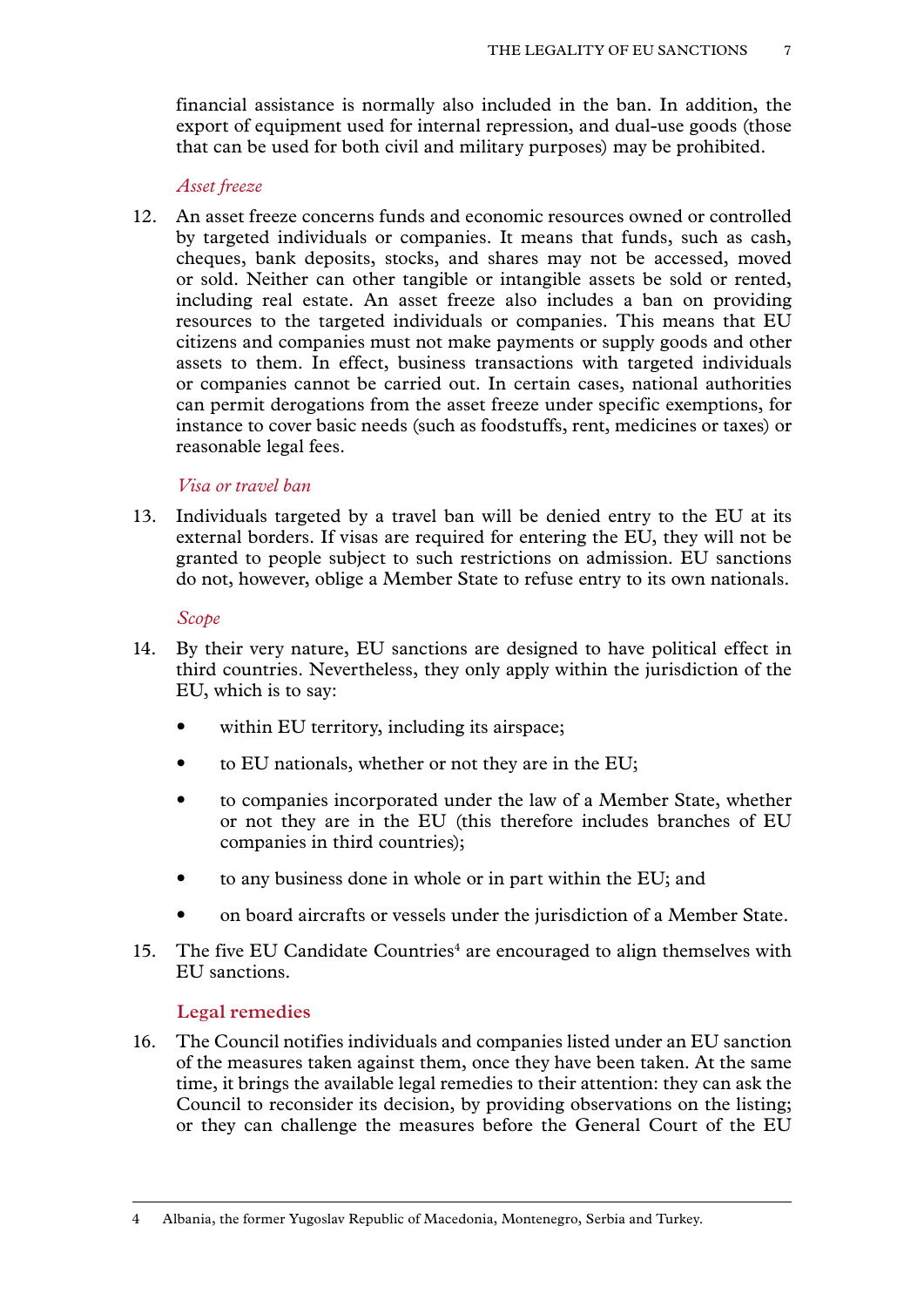#### 8 The legality of EU sanctions

(the General Court)<sup>5</sup> within two months and 10 days of being notified. If the General Court 'annuls' (strikes down) the sanction, the judgment only comes into effect two months and 10 days after the date of delivery. Within this time, the Council can, and often does, re-list the same individual or company, but on amended statements of reasons.

<sup>5</sup> The General Court is the first-instance EU court, which hears all applications to annul sanctions listings. Appeals from the General Court are heard by the EU's apex court, the Court of Justice of the EU.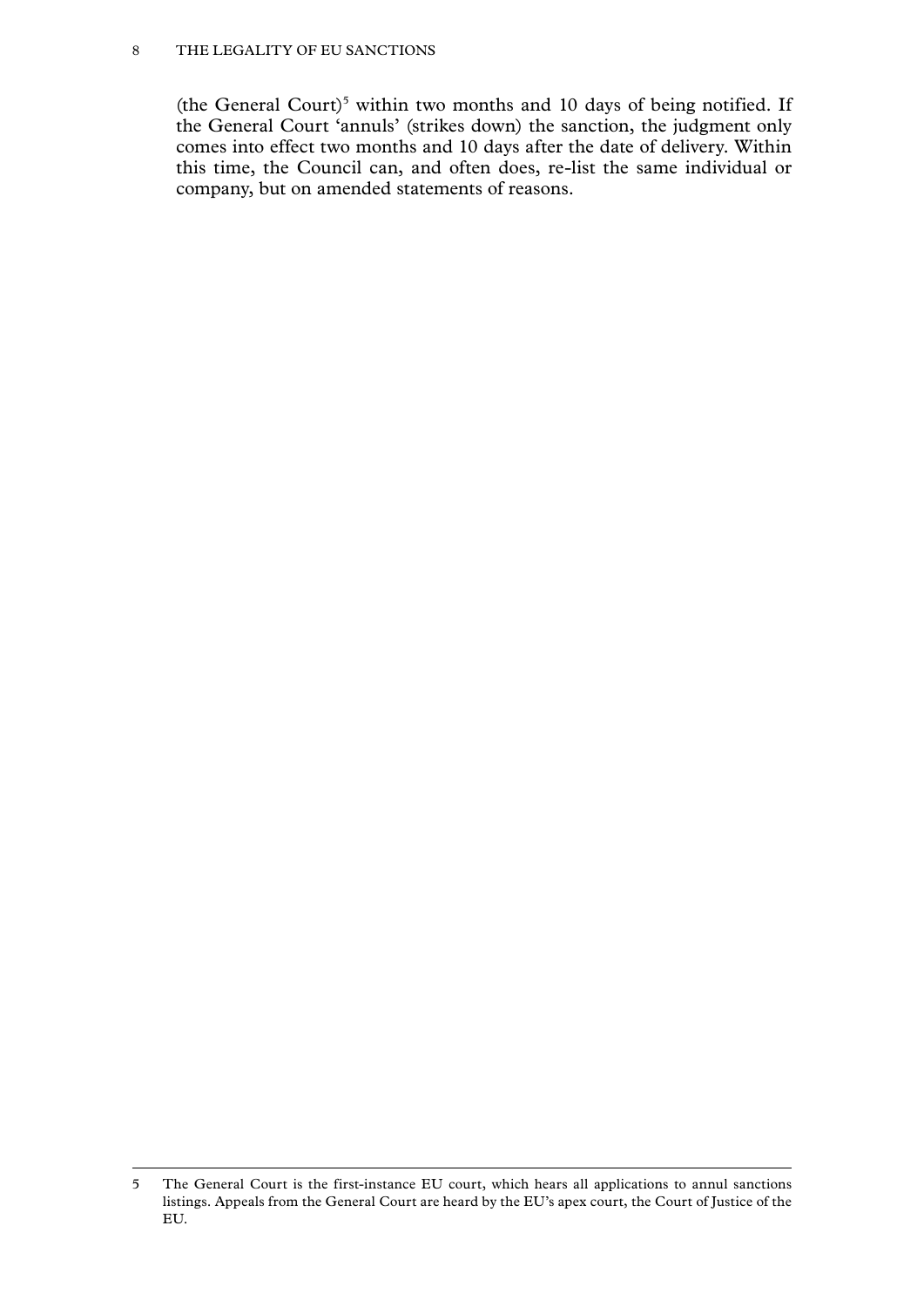# <span id="page-10-0"></span>**Chapter 3: THE LEGALITY OF THE EU'S SANCTIONS LISTING PROCEDURE**

#### **The purpose of EU sanctions**

- 17. Mr Paul Williams, of the Foreign and Commonwealth Office (FCO), explained that sanctions were used "as a foreign and security policy tool to try to coerce a change of behaviour, to restrict the movement of certain goods or money or to restrict the proliferation of materials, such as nuclear materials". Sanctions fitted into "the armoury of tools" that Governments and international organisations can use in conducting foreign policy. They were "more than a political statement and significantly less than a military action".6
- 18. Mr Williams cited the recently-lifted sanctions on Iran as an example of sanctions that changed State behaviour:

"The Iranian sanctions regime is a recent example of a regime that had a significant effect. It was well known, and publicly known, that that was a significant factor in the eventual deal that the E3+3 got with Iran. The credibility of sanctions as a tool in that context got a boost from that particular example."7

# **The evidence-gathering process**

19. Mr Matthew Findlay, of the FCO, told us that the evidence-gathering process was difficult. It was important to understand that the organisations which were being targeted were often engaged in clandestine activity, like nuclear proliferation or terrorism. They were:

"Not always organisations that leave a heavy footprint on the internet. Often, the evidence gathering process is quite difficult. The Council faces difficult judgments on whether it is appropriate to go ahead with a listing, for security reasons, or whether it needs to weigh more heavily the requirements of due process. That balancing act will remain difficult, but the Council is handling the balance better now than it used to."8

20. Mr Findlay said that the balance between the "security drivers for taking action and the demands and the requirements of due process … [is] often the crux of a debate in the Council".9

#### **Reasons for sanctions listings being annulled**

- 21. Mr Michael Bishop, of the Council Legal Service, told us that, in most cases, the reason for annulment by the General Court was a failure either to specify in sufficient detail the reasons for the listing or to substantiate them. There could be annulments on procedural grounds—for example, a failure to give the listed individual access to the file—but normally the General Court would examine procedural and substantive grounds together.<sup>10</sup>
- 22. Mr Bishop told us that the Council's record before the courts had improved considerably: "In 2012, 2013 and 2014 the Council was still losing twice as

<sup>6</sup> [Q](http://data.parliament.uk/writtenevidence/committeeevidence.svc/evidencedocument/eu-justice-subcommittee/eu-sanctions/oral/41152.html) 1

<sup>7</sup> [Q](http://data.parliament.uk/writtenevidence/committeeevidence.svc/evidencedocument/eu-justice-subcommittee/eu-sanctions/oral/41152.html) 3

<sup>8</sup> O 1

<sup>9</sup> Q [10](http://data.parliament.uk/writtenevidence/committeeevidence.svc/evidencedocument/eu-justice-subcommittee/eu-sanctions/oral/41152.html) 10 Q [12](http://data.parliament.uk/writtenevidence/committeeevidence.svc/evidencedocument/eu-justice-subcommittee/eu-sanctions/oral/41152.html)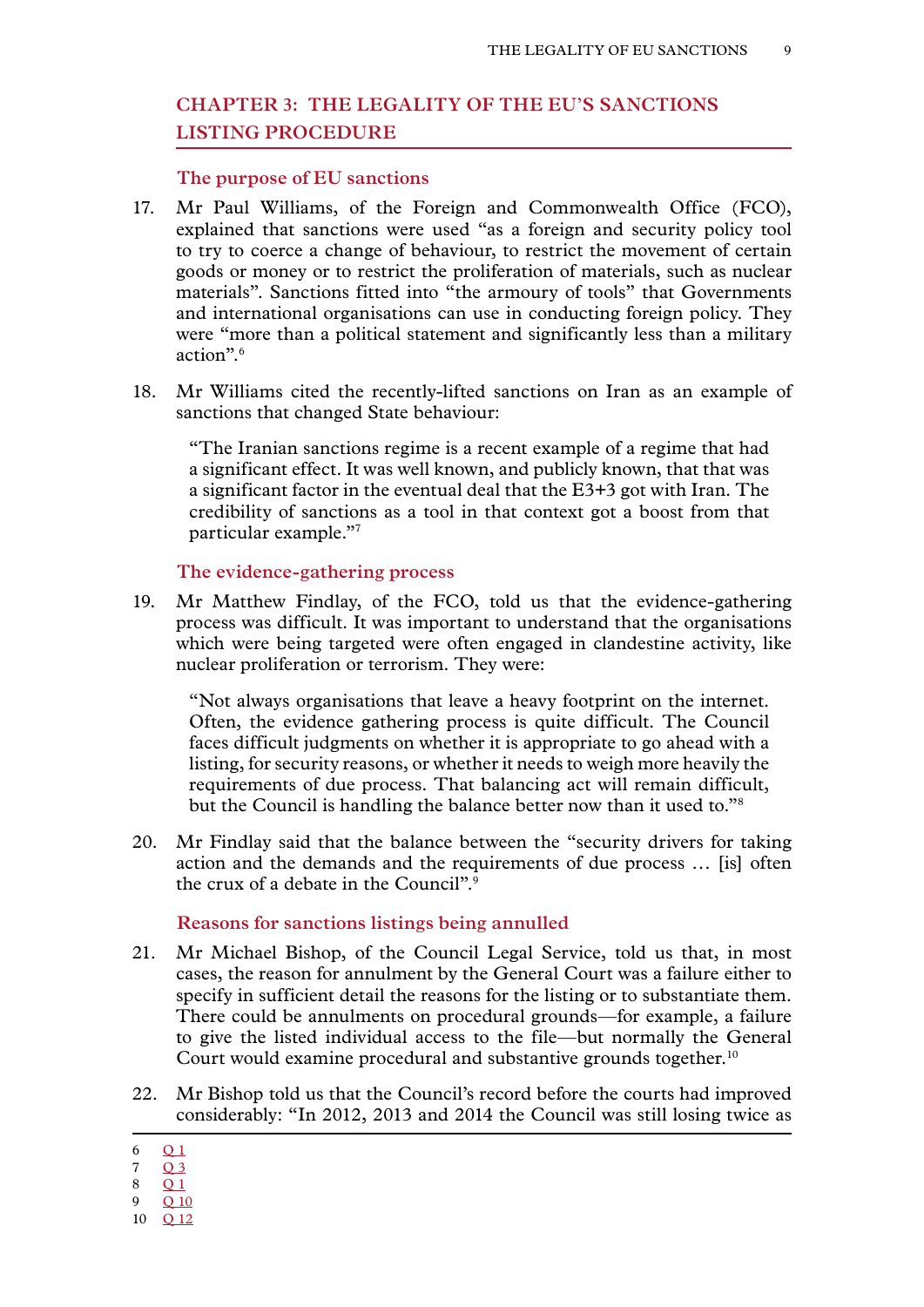many cases as it won … In 2015 that trend was reversed; the Council won more than twice as many cases as it lost. The same applies for 2016."<sup>11</sup>

- 23. The EU courts, which is to say the General Court and the Court of Justice of the EU, were also "more comfortable with a broader-based listing criterion, such as providing support to the Government of Iran, than with a criterion such as involvement in nuclear proliferation, which is more difficult to prove." Part of the reason for the Council winning more cases now was "that more use has been made of those other status-based, broader-based criteria". That said, in Mr Bishop's view "at least half of the reason for the improved success rate is definitely an improvement in the quality of the listing proposal and the information that accompanies it. I have seen that. It is clear."12
- 24. Maya Lester QC, who has acted as counsel for listed individuals and companies in annulment proceedings before the EU courts, told us that the most common reason for sanctions listings being annulled over the past few years had been insufficient evidence from the Council to substantiate the reason for listing an individual or company.13 She listed 41 cases as a representative sample of cases in which sanctions had been annulled by the EU courts.14
- 25. She agreed with Mr Bishop that another common reason for annulment had been a failure to give clear reasons for the listing. In the early days of EU targeted sanctions individuals and companies were regularly listed on the basis of no reasons. The Council now gave reasons for sanctions listings. The General Court sometimes found those reasons to be insufficiently precise, detailed and specific, although it had held more recently that only one adequate reason to justify a sanctions designation was needed.15
- 26. A third reason for annulments concerned the EU's counter-terrorism sanctions, which had a different legal basis and procedure from its other sanctions regimes. Counter-terrorism sanctions followed a two-stage process. First, the competent national authority in a Member State had to make a decision, based on precise evidence that an individual or company had participated in, facilitated, or attempted to perpetrate a terrorist act. Second, the Council had to review the decision of the national competent authority to ensure that it was "based on serious and credible evidence and complied with the rule of law".<sup>16</sup> Once that decision had been made, the Council could impose EU-wide sanctions. The General Court annulled listings where the Council had not followed that process.
- 27. Ms Lester disagreed, however, with Mr Bishop's suggestion that the reduction in the number of cases being lost by the Council was in part a consequence of more robust evidence gathering:

"It seems to me that one reason why the Council is now winning more cases than before is that it has made the criteria easier to satisfy. It is therefore much more difficult to say that someone is not, for example, connected with providing support to the Government, rather than engaging in misconduct of one kind or another. That is not to say that

<sup>11</sup> Q [12](http://data.parliament.uk/writtenevidence/committeeevidence.svc/evidencedocument/eu-justice-subcommittee/eu-sanctions/oral/41152.html)

<sup>12</sup> Q [17](http://data.parliament.uk/writtenevidence/committeeevidence.svc/evidencedocument/eu-justice-subcommittee/eu-sanctions/oral/41152.html)

<sup>13</sup> Written evidence from Maya Lester QC ([EUS0001\)](http://data.parliament.uk/writtenevidence/committeeevidence.svc/evidencedocument/eu-justice-subcommittee/eu-sanctions/written/41026.html)

<sup>14</sup> Written evidence from Maya Lester QC, Appendix 1 ([EUS0001\)](http://data.parliament.uk/writtenevidence/committeeevidence.svc/evidencedocument/eu-justice-subcommittee/eu-sanctions/written/41026.html)

<sup>15</sup> Written evidence from Maya Lester QC ([EUS0001\)](http://data.parliament.uk/writtenevidence/committeeevidence.svc/evidencedocument/eu-justice-subcommittee/eu-sanctions/written/41026.html)

<sup>16</sup> Written evidence from Maya Lester QC ([EUS0001\)](http://data.parliament.uk/writtenevidence/committeeevidence.svc/evidencedocument/eu-justice-subcommittee/eu-sanctions/written/41026.html)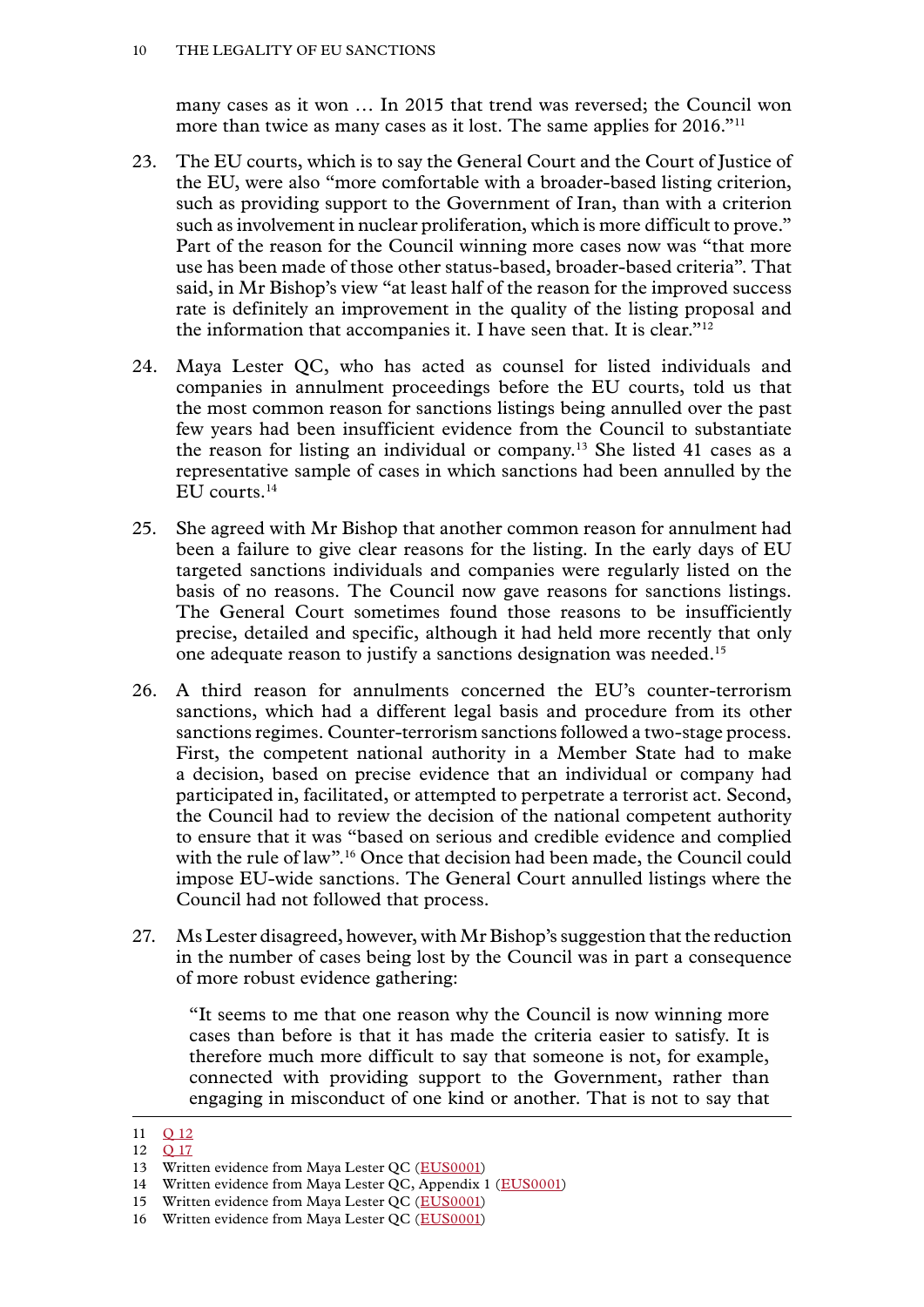<span id="page-12-0"></span>the Council is not fully entitled to make that judgment as a matter of policy, but it is why, as a matter of law, the Council has been winning those cases. It is not a sign that a more rigorous standard of evidence gathering or of due process being followed."17

**Are the reasons for annulment justified?**

28. In Ms Lester's view, the reasons for annulments were sound. She believed that "singling out individuals for restrictive measures required justification", and quoted the Opinion of the UK's Advocate General at the Court of Justice of the European Union, Eleanor Sharpston QC, in a case on the listing of the Tamil Tigers:18

"'It is worth recalling that the consequences of listing are very serious. Funds and other financial assets of economic resources are frozen … for a person, company or group that is named in the … list, normal economic life is suspended. It does not seem unreasonable to insist that, where such are the consequences, the procedures followed should be rigorous and should respect fundamental rights of defence and effective judicial protection."<sup>19</sup>

29. In a number of cases:

"The Council presented no evidence at all to the Court to justify the published reasons, often disclosing only a redacted listing proposal from a member state containing the person's name and the wording of the 'reasons' column. Where the Council has disclosed material from its file during the court process, it often consists only of the results of internet searches and press articles whose provenance, reliability and relevance are not explained."20

That said, the General Court regularly upheld sanctions listings; they were by no means always annulled, and applicants failed as often as they won.<sup>21</sup>

**Standard of proof for the adoption of listings**

- 30. Mr Andrew Murdoch, of the FCO, told us that the UK adopted "a reasonable grounds for suspicion test" as the standard of proof for adopting sanctions listings.22 That test had been approved by the UK Supreme Court in the case of *Youssef*, 23 which concerned sanctions adopted by the UK as a member of the UN sanctions committee.
- 31. He explained that the Court of Justice of the EU's landmark decision in the case of *Kadi II,*<sup>24</sup> in 2013, set out the broad test for the standard of proof for EU sanctions listings: "There has to be a sufficiently solid factual basis to substantiate the reasons for listing."25

<sup>17</sup> **Q** [14](http://data.parliament.uk/writtenevidence/committeeevidence.svc/evidencedocument/eu-justice-subcommittee/eu-sanctions/oral/41152.html)

<sup>18</sup> *Council of the European Union v Liberation Tigers of Tamil Eelam (LTTE)*, Opinion of Advocate General Sharpston, (22 September 2016) [C-599/14](http://eur-lex.europa.eu/legal-content/EN/TXT/HTML/?uri=CELEX:62014CC0599&from=EN)

<sup>19</sup> Written evidence from Maya Lester QC ([EUS0001\)](http://data.parliament.uk/writtenevidence/committeeevidence.svc/evidencedocument/eu-justice-subcommittee/eu-sanctions/written/41026.html)

<sup>20</sup> Written evidence from Maya Lester QC ([EUS0001\)](http://data.parliament.uk/writtenevidence/committeeevidence.svc/evidencedocument/eu-justice-subcommittee/eu-sanctions/written/41026.html)

<sup>21</sup> Written evidence from Maya Lester QC ([EUS0001\)](http://data.parliament.uk/writtenevidence/committeeevidence.svc/evidencedocument/eu-justice-subcommittee/eu-sanctions/written/41026.html)

<sup>22</sup> **[Q](http://data.parliament.uk/writtenevidence/committeeevidence.svc/evidencedocument/eu-justice-subcommittee/eu-sanctions/oral/41152.html)** 1

<sup>23</sup> *Youssef (Appellant) v Secretary of State for Foreign and Commonwealth Affairs (Respondent)* [\[2016\]](https://www.supremecourt.uk/cases/docs/uksc-2014-0028-judgment.pdf) [UKSC](https://www.supremecourt.uk/cases/docs/uksc-2014-0028-judgment.pdf) 3

<sup>24</sup> Joined cases [C-584/10, C-593/10 and C-595/10](http://eur-lex.europa.eu/legal-content/EN/TXT/?uri=CELEX:62010CJ0584): *European Commission and Others v Yassin Abdullah Kadi*, 18 July 2013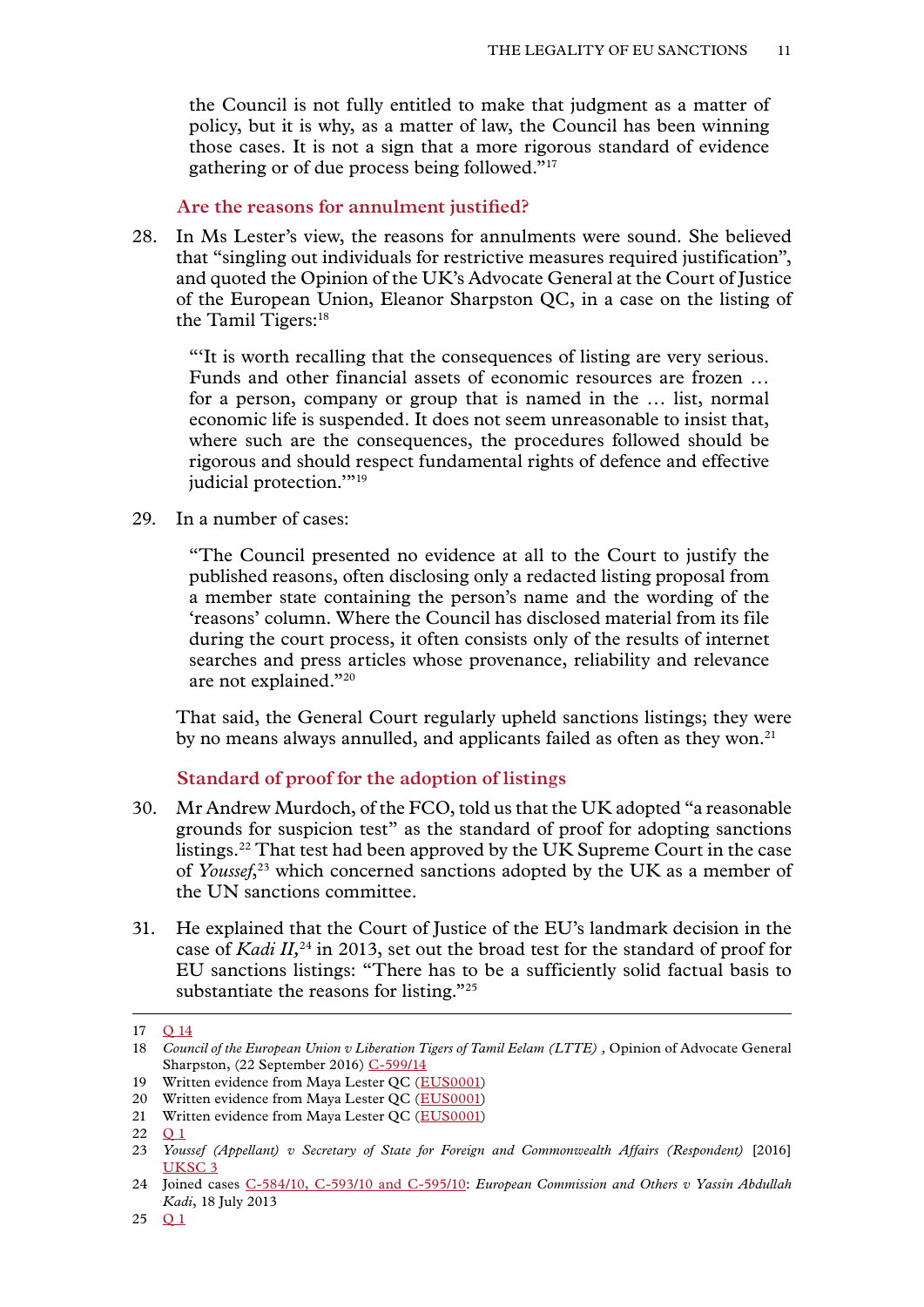32. That said, Mr Findlay told us that there was no "agreed formula" for the standard of proof set down in any Council Decisions:

"Essentially, the Council has been responsive to the court's jurisprudence. That is the limit of what has been explicitly agreed by the Council ... When it comes to decision-making in the Council, it is for each Member State to make its own decision in the vote on adopting a listing."26

- 33. The Government, Mr Murdoch told us, applied the national standard of proof every time it put forward a listing in the Council: "If we do not think there are reasonable grounds to suspect, based on the evidence we have, we will not support the listing." It also advocated that standard of proof "strongly, but ultimately other Member States have to speak for themselves … Typically, you have a Member State that, for political reasons, is particularly keen on a listing, and often you have others that are much more cautious. That is the typical dynamic in the Council."<sup>27</sup>
- 34. Mr Findlay thought that a further decision of the Court of Justice of the EU might be necessary in order for the Council to codify a standard of proof:

"It is relatively easy to get consensus that we should follow the court's jurisprudence. Something like the *Kadi II* judgment—a further judgment of that level of importance—is probably the trigger that it would take for the Council to develop its policy in a more explicit way."28

35. Mr Bishop, of the Council Legal Service, also referred to *Kadi II*. The standard of proof set out in that case required, first, that the reasons for listing came within the listing criteria, and, second, that the reasons were substantiated. He gave the following example:

"Let us take the example of providing financial support to the Government of Iran. That is an easy one to satisfy. You can take a state-owned company and say, 'This provides financial support to the Government of Iran'. It is not enough to say that it is state owned; you would probably have to find the provisions in its articles of association that say, 'Yes, the dividends are paid to it'. You would also have to go to the accounts and show that significant amounts of money were paid. On the basis of those facts, which are impossible to controvert, you can say, 'This is a sufficiently solid basis to consider that the company is supporting the Government of Iran', because it reaches the threshold of providing sufficiently substantial support."29

- 36. Mr Bishop described the purpose of the targeted sanctions as "precautionary and preventive": they were not criminal measures, and there was "no implication that the person targeted has necessarily been guilty of a crime".<sup>30</sup> By implication they did not, therefore, require a criminal standard of proof.
- 37. When pressed on why the standard of proof had not been more fully codified, Mr Bishop said: "The EU system is that the legislation tends to be rather general and the court then interprets it. That is a fact of life in the EU."31

- 28 O 2
- 29 Q [12](http://data.parliament.uk/writtenevidence/committeeevidence.svc/evidencedocument/eu-justice-subcommittee/eu-sanctions/oral/41152.html)
- 30 Q [12](http://data.parliament.uk/writtenevidence/committeeevidence.svc/evidencedocument/eu-justice-subcommittee/eu-sanctions/oral/41152.html)
- 31 Q [12](http://data.parliament.uk/writtenevidence/committeeevidence.svc/evidencedocument/eu-justice-subcommittee/eu-sanctions/oral/41152.html)

<sup>26</sup> [Q](http://data.parliament.uk/writtenevidence/committeeevidence.svc/evidencedocument/eu-justice-subcommittee/eu-sanctions/oral/41152.html) 2

<sup>27</sup> [Q](http://data.parliament.uk/writtenevidence/committeeevidence.svc/evidencedocument/eu-justice-subcommittee/eu-sanctions/oral/41152.html) 2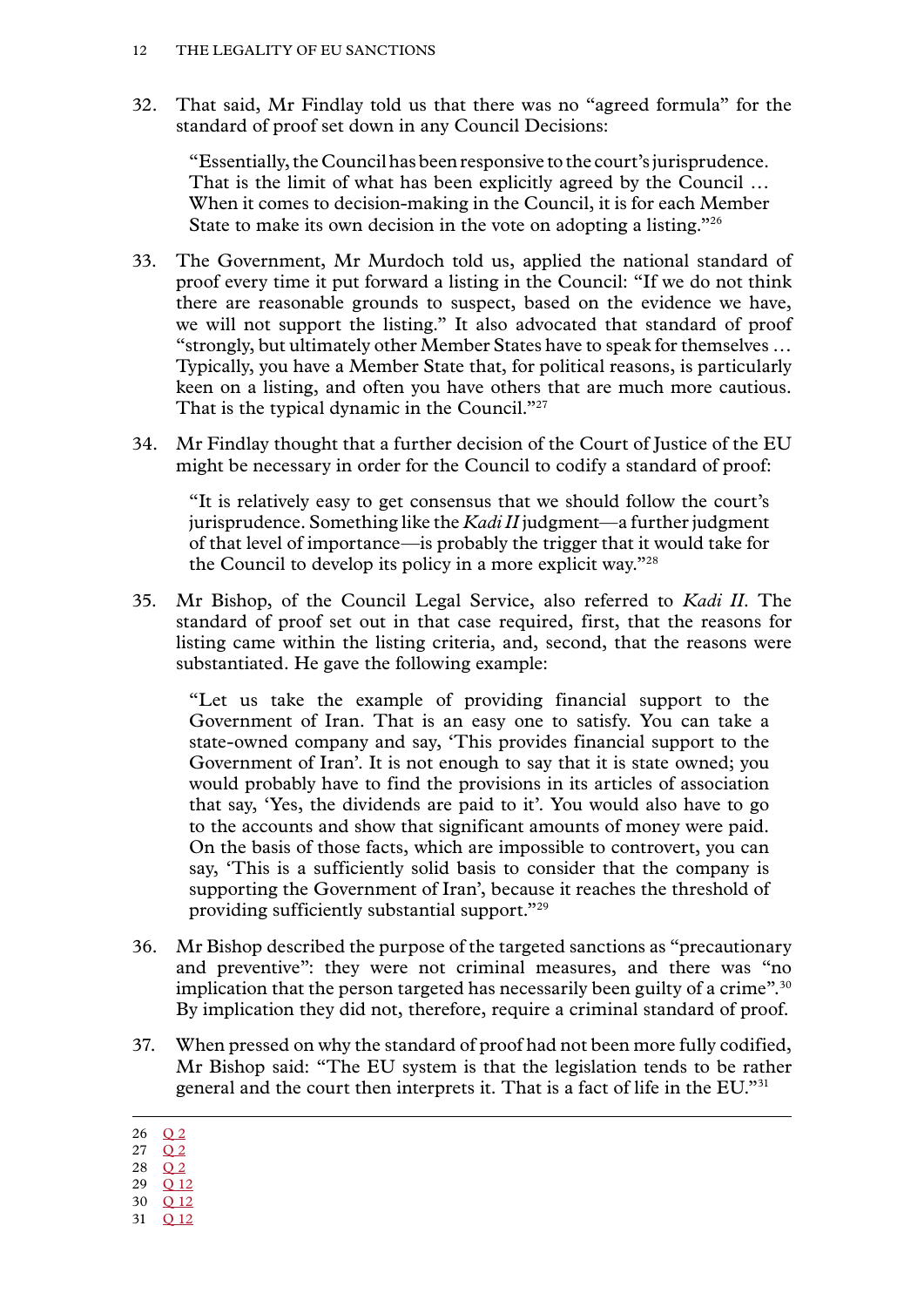<span id="page-14-0"></span>38. Ms Lester was not aware of any fixed standard of proof being applied by the Council in adopting sanctions listings, except in the case of counterterrorism sanctions. It was, in her view, a serious shortcoming of the case law of the EU courts that they had not required an evidential threshold or standard of proof in non-terrorist sanctions cases, beyond saying that there must be a "sufficiently solid factual basis" for a listing and that "mere unsubstantiated allegations" would not suffice.<sup>32</sup> Her concern, however, was "not so much that there is not a written-down standard of proof, although one might expect that, but the way in which the standard of proof, or lack of it, has been applied by the Council in a number of cases."33 Two types of sanctions listings concerned her the most: status-based sanctions and sanctions for misappropriation of State funds.

#### *Status-based sanctions*

- 39. Status-based listings are those where the Council relies on an individual's status, for example as a leading businessman or a member of the family of a ruling elite, as evidence of his or her support for the regime being targeted.
- 40. We corresponded with the Government on the annulment of one such listing under the EU's sanctions regime against Belarus—the case of *Yury Chyzh*. 34 In March 2012 the Council added Yury Chyzh to the list of individuals whose funds were to be frozen because he provided financial support to the Lukashenko regime through his company, to which that regime had awarded numerous concessions/contracts. In addition, the positions held by Mr Chyzh as chair of the board of the football club FC Dynamo Minsk, and chair of the Belarusian Federation of Wrestling, were alleged to confirm his association to the regime. The General Court found that the Council had failed to provide any reliable evidence that the award of concessions/contracts to his company or his chairmanship of the two sporting organisations demonstrated that Mr Chyzh supported the Lukashenko regime.<sup>35</sup>
- 41. Ms Lester was concerned that presumptions underpinning status-based sanctions should not equate to evidence:

"If you are going to allege that all successful businesspeople in a particular country must be corrupt, that is a very significant allegation. If that is to be used as a presumption across the board, not only does it have to result in equal treatment of all those people, but there has to be serious substantiation for its being the case.

"The way in which the presumptions are offered by the Council is simply by asserting that they must be correct in that country. That is what the court has been objecting to. If what one is doing is offering a presumption instead of evidence, which is the Council's case—'We do not need evidence. Your company must have got these contracts as a result of corruption'—that is the bit that most troubles me."36

<sup>32</sup> Written evidence from Maya Lester QC ([EUS0001\)](http://data.parliament.uk/writtenevidence/committeeevidence.svc/evidencedocument/eu-justice-subcommittee/eu-sanctions/written/41026.html)

<sup>33</sup> Q [12](http://data.parliament.uk/writtenevidence/committeeevidence.svc/evidencedocument/eu-justice-subcommittee/eu-sanctions/oral/41152.html)

<sup>34</sup> *Yuri Chyzh and others v the Council of the European Union***,** 6 October 2015, [T-276/12;](http://curia.europa.eu/juris/document/document.jsf;jsessionid=9ea7d0f130d691ccf2d1119341bfa39db89061c2c552.e34KaxiLc3eQc40LaxqMbN4PaheTe0?text=&docid=169165&pageIndex=0&doclang=EN&mode=req&dir=&occ=first&part=1&cid=514718) see also **c**orrespondence between Lord Boswell of Aynho and David Lidington MP, 6 November 2015–23 February 2016: [http://www.parliament.uk/documents/lords-committees/eu-justice-subcommittee/](http://www.parliament.uk/documents/lords-committees/eu-justice-subcommittee/Scrutiny%20work%20correspondence/Correspondence-on-BelarusNovember2015-February2016.pdf) [Scrutiny%20work%20correspondence/Correspondence-on-BelarusNovember2015-February2016.](http://www.parliament.uk/documents/lords-committees/eu-justice-subcommittee/Scrutiny%20work%20correspondence/Correspondence-on-BelarusNovember2015-February2016.pdf) [pdf](http://www.parliament.uk/documents/lords-committees/eu-justice-subcommittee/Scrutiny%20work%20correspondence/Correspondence-on-BelarusNovember2015-February2016.pdf)

<sup>35</sup> *Yuri Chyzh and others v the Council of the European Union***,** 6 October 2015, [T-276/12](http://curia.europa.eu/juris/document/document.jsf;jsessionid=9ea7d0f130d691ccf2d1119341bfa39db89061c2c552.e34KaxiLc3eQc40LaxqMbN4PaheTe0?text=&docid=169165&pageIndex=0&doclang=EN&mode=req&dir=&occ=first&part=1&cid=514718)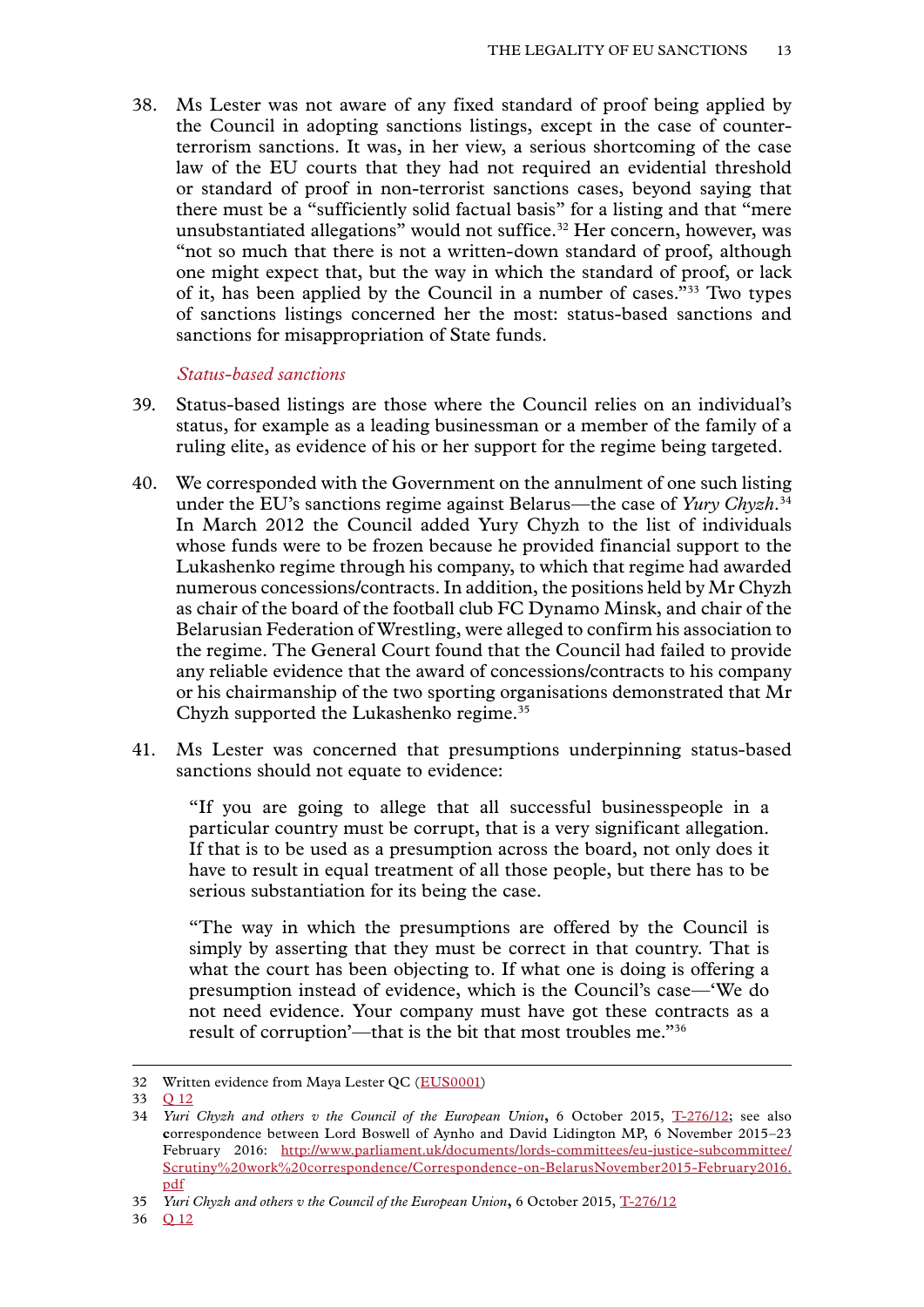<span id="page-15-0"></span>42. Mr Bishop took a different view:

"The starting point is to recall that the purpose of targeting prominent or leading businessmen, which is the criterion—not any businessmen in countries such as Belarus and Syria is that the regime depends on the support of those people in order to survive. If the business class in Syria had made it clear to Assad some time ago that it would withdraw its support from him as a class, I think he would have been out of power by now. The same can be said for Belarus. The purpose is to target the influential businessmen, not because they are necessarily doing bad things or because we are accusing them of anything, but because the policy idea is that the Governments in those countries depend on those people's support. If they have the impression that the regime is no longer working in their interests or in their favour, they will think twice. They will hedge their bets and look at something else."37

# *Sanctions listings for misappropriation of State funds*

- 43. Ms Lester explained that asset freezes had been imposed on members of former regimes in Ukraine, Tunisia and Egypt (the Yanukovych, Ben Ali and Mubarak regimes) on the basis of the fact that the targeted individuals were under criminal investigation in those countries for having misappropriated State funds. She had never seen any evidence to suggest that the EU had made an assessment of the allegations against those people before agreeing to list them. As a consequence, there was "an obvious risk of measures of this kind being used to target political opponents".38
- 44. Ms Lester was particularly concerned by the sanctions against members of the former regime in Tunisia, which appeared to have been requested by the EU, rather than by the Tunisian Government, and without any prior assessment of the proceedings against them.39 She referred to a *note verbale* dated 25 January 2011 from the EU delegation in Tunisia, asking the Tunisian Ministry of Foreign Affairs to provide it urgently with "a list of persons known or suspected of having acted against the interests of the Tunisian state and/or its people and whom Tunisia wishes to punish."40 The Tunisian Government sent a list of names on 29 January 2011, and on 31 January, the next business day, EU-wide asset freezes had been imposed on the names listed.41
- 45. She acknowledged, however, that the General Court had upheld the lawfulness of sanctions listings for misappropriation of State funds, and had rejected submissions that there should be adequate safeguards to ensure that there was a *prima facie* case, and a fair trial, in the countries concerned.<sup>42</sup>
- 46. Mr Bishop did not share Ms Lester's concerns:

"In those three countries, it was perfectly obvious that there was a huge degree of nepotism in the regimes in question—Mubarak, Ben Ali and his wife Leila Trabelsi and her family in Tunisia, and in Ukraine. Okay, the information is open source, but there were television pictures of

<sup>37</sup> Q [12](http://data.parliament.uk/writtenevidence/committeeevidence.svc/evidencedocument/eu-justice-subcommittee/eu-sanctions/oral/41152.html)

<sup>38</sup> Supplementary written evidence from Maya Lester QC ([EUS0002\)](http://data.parliament.uk/writtenevidence/committeeevidence.svc/evidencedocument/eu-justice-subcommittee/eu-sanctions/written/43000.html)

<sup>39</sup> Supplementary written evidence from Maya Lester QC ([EUS0002\)](http://data.parliament.uk/writtenevidence/committeeevidence.svc/evidencedocument/eu-justice-subcommittee/eu-sanctions/written/43000.html)

<sup>40</sup> Supplementary written evidence from Maya Lester QC, appendix 1 ([EUS0002\)](http://data.parliament.uk/writtenevidence/committeeevidence.svc/evidencedocument/eu-justice-subcommittee/eu-sanctions/written/43000.html)

<sup>41</sup> Supplementary written evidence from Maya Lester QC ([EUS0002\)](http://data.parliament.uk/writtenevidence/committeeevidence.svc/evidencedocument/eu-justice-subcommittee/eu-sanctions/written/43000.html)

<sup>42</sup> Written evidence from Maya Lester QC ([EUS0001\)](http://data.parliament.uk/writtenevidence/committeeevidence.svc/evidencedocument/eu-justice-subcommittee/eu-sanctions/written/41026.html)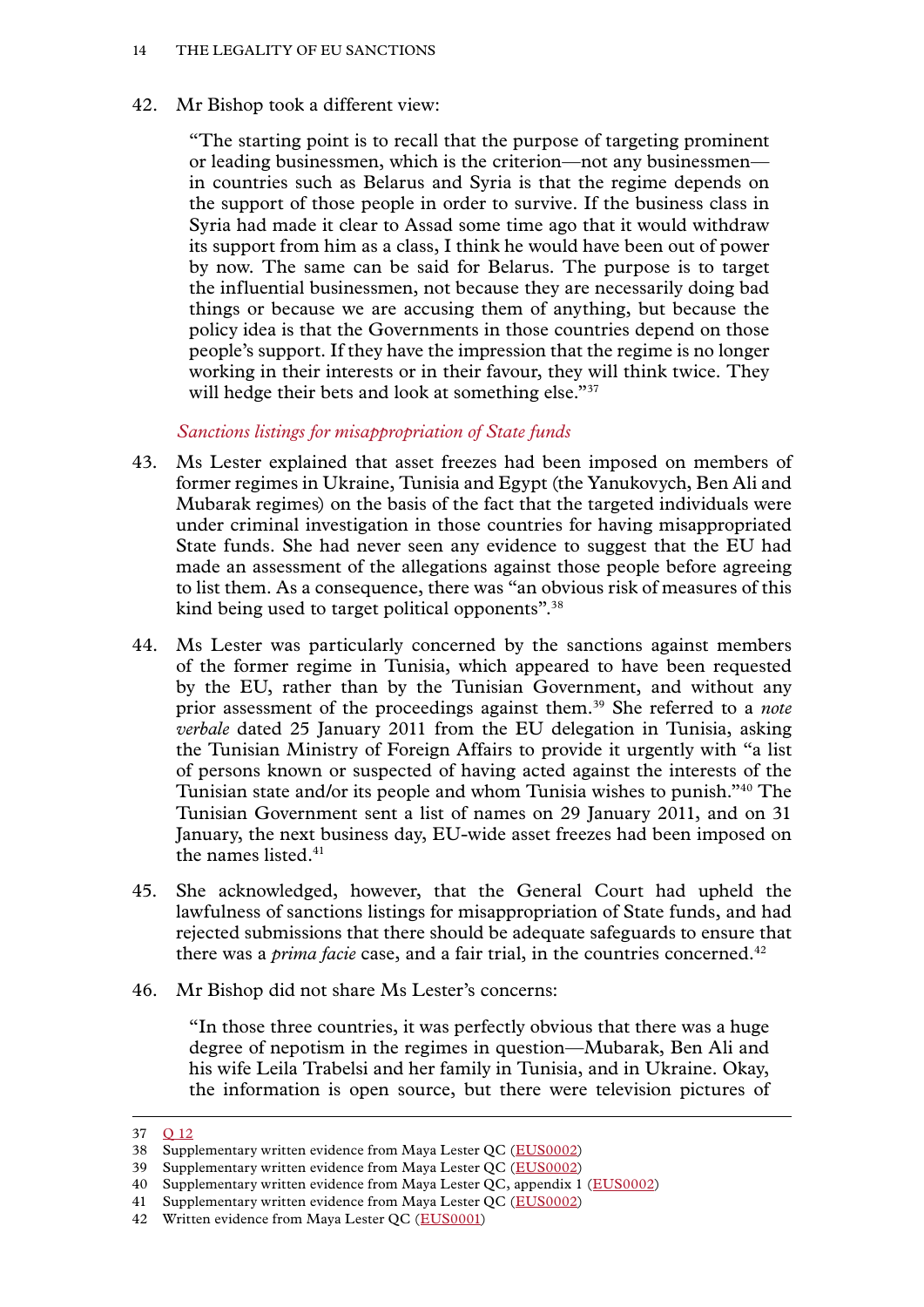<span id="page-16-0"></span>palaces, helicopters and large properties. It was a question of recovering all the theft that had been going on for so long by those people, in order for the funds to be returned to their rightful owners—the peoples of Egypt, Tunisia and Ukraine."43

47. The intention was for the EU asset freezes to apply immediately, in order to prevent asset flight. It was "very easy for these people to dispose of their money outside the EU". In addition, the General Court had set a high bar for designation:

"The court ruled in the recent cases concerning the ex-President of Ukraine that EU action is justified not by any misappropriation of public funds, but only by misappropriations where, either because of the amounts involved or because of the context—in other words, where the inner cadre of a regime has long been misappropriating state funds in a context of corruption—it is necessary to recover those funds and to support the processes for prosecuting and punishing people, in order to support the rule of law in Ukraine."<sup>44</sup>

# **Re-listing individuals or companies on amended statements of reasons**

48. Mr Bishop told us that the Council was obliged to "take full account of the reasons for the annulment" when considering whether to re-list an individual or company that had successfully challenged their listing before the General Court. This meant that, if the Council wished to re-list, not only could it not just repeat the same statement of reasons on the same information, but it could not adopt a listing that would be affected by the same kind of illegality that the court had already ruled on.<sup>45</sup> As a consequence, in most re-listing cases, the new listing had taken place on the basis of a new criterion:

"That is what you find in the case of Iran. The initial listings cited involvement in nuclear proliferation. That was difficult to prove. Then in 2012, for policy reasons, the Council decided to broaden the scope of those measures and agreed a listing criterion of 'providing support to the Government of Iran'. Most of the relistings were agreed on the basis of the second criterion."46

- 49. A re-listing did not always follow a successful legal challenge, and Mr Bishop could think of "two or three cases in recent times" where the Council had not re-listed after an annulment of the original listing.<sup>47</sup> In some cases, the illegality that the General Court had identified could mean that the information available to the Council did not support a re-listing.
- 50. Ms Lester accepted that there were cases in which the Council should be permitted to re-list individuals or companies that had successfully challenged their listings, in particular where there was a genuine concern that funds would be used for purposes such as terrorism or proliferation.<sup>48</sup> However, where a listing had been annulled for lack of evidence, Ms Lester believed it was:

- 46 Q [13](http://data.parliament.uk/writtenevidence/committeeevidence.svc/evidencedocument/eu-justice-subcommittee/eu-sanctions/oral/41152.html)
- 47 Q [18](http://data.parliament.uk/writtenevidence/committeeevidence.svc/evidencedocument/eu-justice-subcommittee/eu-sanctions/oral/41152.html)

<sup>43</sup> Q [16](http://data.parliament.uk/writtenevidence/committeeevidence.svc/evidencedocument/eu-justice-subcommittee/eu-sanctions/oral/41152.html)

<sup>44</sup> Q [16](http://data.parliament.uk/writtenevidence/committeeevidence.svc/evidencedocument/eu-justice-subcommittee/eu-sanctions/oral/41152.html)

<sup>45</sup> Q [18](http://data.parliament.uk/writtenevidence/committeeevidence.svc/evidencedocument/eu-justice-subcommittee/eu-sanctions/oral/41152.html)

<sup>48</sup> Written evidence from Maya Lester QC ([EUS0001\)](http://data.parliament.uk/writtenevidence/committeeevidence.svc/evidencedocument/eu-justice-subcommittee/eu-sanctions/written/41026.html)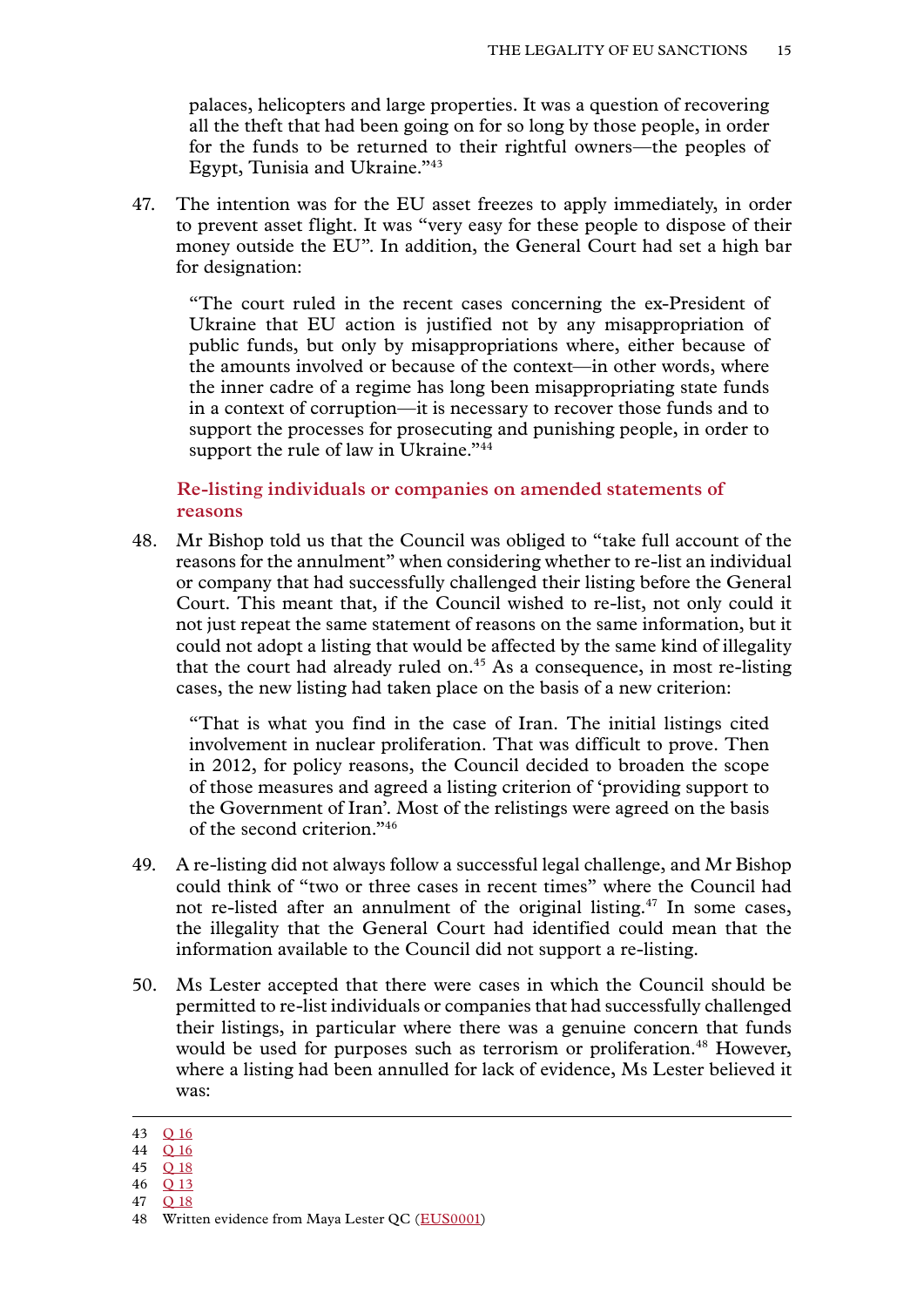<span id="page-17-0"></span>"Not compatible with the right to an effective remedy or due process for the Council then to rely on the same facts to found an immediate re-listing, by expressing them differently (either by means of a slightly amended statement of reasons or a different listing criterion that it could have relied on at the time of the original listing), or on facts that it could have relied on for the original listing but did not."<sup>49</sup>

She also thought that in all re-listing cases the Council should also explain why there was a continued need for that individual or company to be relisted.

- 51. Ms Lester referred to a case concerning the re-listing of the National Iranian Tanker Company (NITC),<sup>50</sup> a significant carrier of Iranian crude oil, for whom she acted. The General Court had annulled NITC's original listing because there was no evidence that it provided "financial support" to the Government of Iran. NITC had been re-listed on the basis that it provided "logistical support" for the Government of Iran. The President of the General Court, in an interim hearing,<sup>51</sup> stated that re-listing NITC on this basis might jeopardise its right to an effective remedy. He thought the right to an effective remedy might require the Council:
	- to deploy all reasons and evidence available to it in its initial listing of an individual or company; and
	- only to re-list a company where new and relevant facts or evidence have emerged which were not previously available to the Council at the time of the original listing.<sup>52</sup>
- 52. This would mean that a re-listing could be envisaged "only where new and relevant facts or evidence have emerged, while the Council would be prohibited from using, during future re-listings, evidence that it had admittedly not yet invoked, but which could already have been invoked on the date of the first listing."53
- 53. Notwithstanding the President's remarks, the General Court upheld NITC's re-listing. There were other pending cases on the practice of re-listing, but in the light of this judgment Ms Lester concluded that the General Court was likely to uphold the lawfulness of the Council's re-listing practice.<sup>54</sup>

**Recent improvements in the fairness of the listing and re-listing process**

54. Mr Findlay, of the FCO, told us that the big change over the last two or three years had been "embedding" the *Kadi II* judgment as standard practice in the Council:

"We have had to do it in some very politically charged negotiations, such as following Russia's action in Ukraine, when we had very strong political reasons for wanting to do some listings, but the Council Legal Service reminded us that we had to be able to find the appropriate

<sup>49</sup> Written evidence from Maya Lester QC ([EUS0001\)](http://data.parliament.uk/writtenevidence/committeeevidence.svc/evidencedocument/eu-justice-subcommittee/eu-sanctions/written/41026.html)

<sup>50</sup> *National Iranian Tanker Company v Council of the European Union*, interim measures judgment, (14 September 2016 ) [T-207/15](http://eur-lex.europa.eu/legal-content/EN/TXT/HTML/?uri=CELEX:62015TO0207&qid=1484829169618&from=EN):

<sup>51</sup> [Interim measures judgment,](http://eur-lex.europa.eu/legal-content/EN/TXT/HTML/?uri=CELEX:62015TO0207&from=EN) 16 July 2015

<sup>52</sup> Written evidence from Maya Lester QC ([EUS0001\)](http://data.parliament.uk/writtenevidence/committeeevidence.svc/evidencedocument/eu-justice-subcommittee/eu-sanctions/written/41026.html)

<sup>53</sup> Written evidence from Maya Lester QC ([EUS0001\)](http://data.parliament.uk/writtenevidence/committeeevidence.svc/evidencedocument/eu-justice-subcommittee/eu-sanctions/written/41026.html)

<sup>54</sup> Written evidence from Maya Lester QC ([EUS0001\)](http://data.parliament.uk/writtenevidence/committeeevidence.svc/evidencedocument/eu-justice-subcommittee/eu-sanctions/written/41026.html)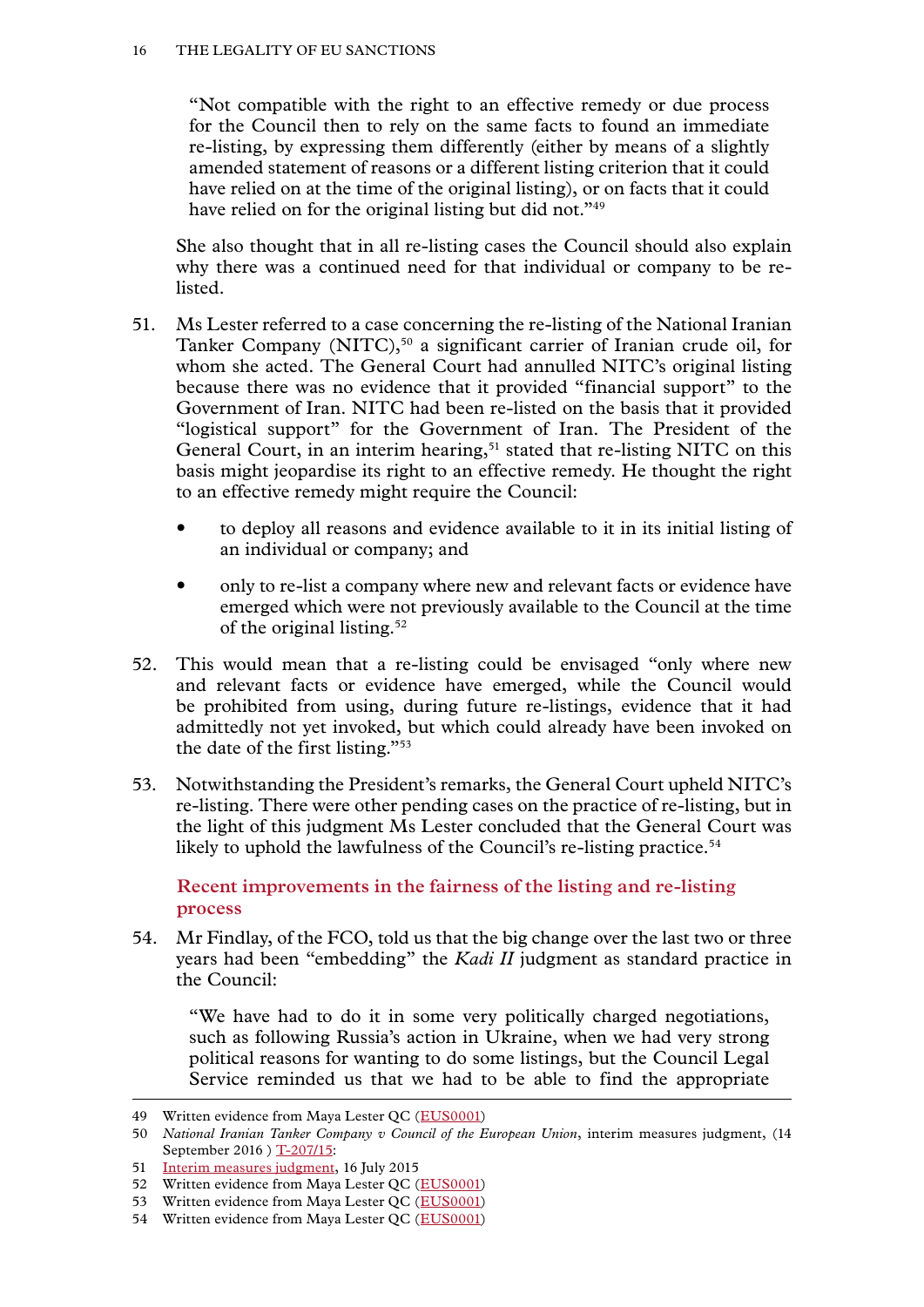evidence before we could go ahead. That kind of dynamic has really embedded itself in the last two or three years."55

- <span id="page-18-0"></span>55. He was clear, however, that there was "still … some way to go across the whole of the Council—all 28 Member States—in embedding some of the process changes".56 This was a priority for the UK.
- 56. Mr Findlay said it had become standard practice for every EU sanctions regime, and every listing under that regime, to be reviewed at least once a year, which forced a review of all the evidence. That put pressure on each Member State to satisfy itself that there was evidence to continue the listing. This was an important development.<sup>57</sup>
- 57. Mr Findlay also told us that there had been renewed focus on when to lift sanctions, which was important for their credibility:

"Some of the examples where we think that there has been success and effectiveness are when, ultimately, we have been able to lift the sanctions because we think that we have seen behavioural change. Iran is one case, but quite recently we lifted UN sanctions against Côte d'Ivoire. Following the regime change, we lifted them from Liberia. Recently, the EU quite substantially relaxed measures against Belarus."58

He explained that mechanisms had been introduced to allow assets that had been frozen to be partially unfrozen to pay for the legal defence of those who want to bring cases against their listing, or in cases of humanitarian need.<sup>59</sup>

58. Ms Lester, in contrast, was "not aware of any changes made by the Council over the last two to three years to improve the fairness or the listing or relisting process".60 She was concerned that the procedures followed by the Council for listing and re-listing were for the most part not transparent.

**Reliance on 'open-source' information**

59. Mr Findlay and Mr Bishop both said that intelligence services' information was relevant to clandestine activities, such as those linked to terrorism or nuclear proliferation.<sup>61</sup> Such information had never been disclosed in listing proposals. But intelligence information was often not needed for matters such as whether a businessman was prominent in a third country and, therefore, whether he satisfied the criteria for listing.<sup>62</sup> This evidence could be obtained "simply by ordinary internet searches and reading press articles", in other words through open-source evidence which could be disclosed to the General Court.63 Paul Williams said that the FCO had "a particular emphasis on open-source material and trying to be as good as we can be in providing it" to support sanctions listings.<sup>64</sup>

- 56 [Q](http://data.parliament.uk/writtenevidence/committeeevidence.svc/evidencedocument/eu-justice-subcommittee/eu-sanctions/oral/41152.html) 5
- 57 [Q](http://data.parliament.uk/writtenevidence/committeeevidence.svc/evidencedocument/eu-justice-subcommittee/eu-sanctions/oral/41152.html) 5
- 58 [Q](http://data.parliament.uk/writtenevidence/committeeevidence.svc/evidencedocument/eu-justice-subcommittee/eu-sanctions/oral/41152.html) 4 59 [Q](http://data.parliament.uk/writtenevidence/committeeevidence.svc/evidencedocument/eu-justice-subcommittee/eu-sanctions/oral/41152.html) 5

- 61 [QQ](http://data.parliament.uk/writtenevidence/committeeevidence.svc/evidencedocument/eu-justice-subcommittee/eu-sanctions/oral/41152.html) 1, [17](http://data.parliament.uk/writtenevidence/committeeevidence.svc/evidencedocument/eu-justice-subcommittee/eu-sanctions/oral/41152.html)
- 62 Q [17](http://data.parliament.uk/writtenevidence/committeeevidence.svc/evidencedocument/eu-justice-subcommittee/eu-sanctions/oral/41152.html) (Mr Bishop)
- 63 Q [17](http://data.parliament.uk/writtenevidence/committeeevidence.svc/evidencedocument/eu-justice-subcommittee/eu-sanctions/oral/41152.html) (Mr Bishop)
- 64 [Q](http://data.parliament.uk/writtenevidence/committeeevidence.svc/evidencedocument/eu-justice-subcommittee/eu-sanctions/oral/41152.html) 5

<sup>55</sup> [Q](http://data.parliament.uk/writtenevidence/committeeevidence.svc/evidencedocument/eu-justice-subcommittee/eu-sanctions/oral/41152.html) 5

<sup>60</sup> Written evidence from Maya Lester QC ([EUS0001\)](http://data.parliament.uk/writtenevidence/committeeevidence.svc/evidencedocument/eu-justice-subcommittee/eu-sanctions/written/41026.html)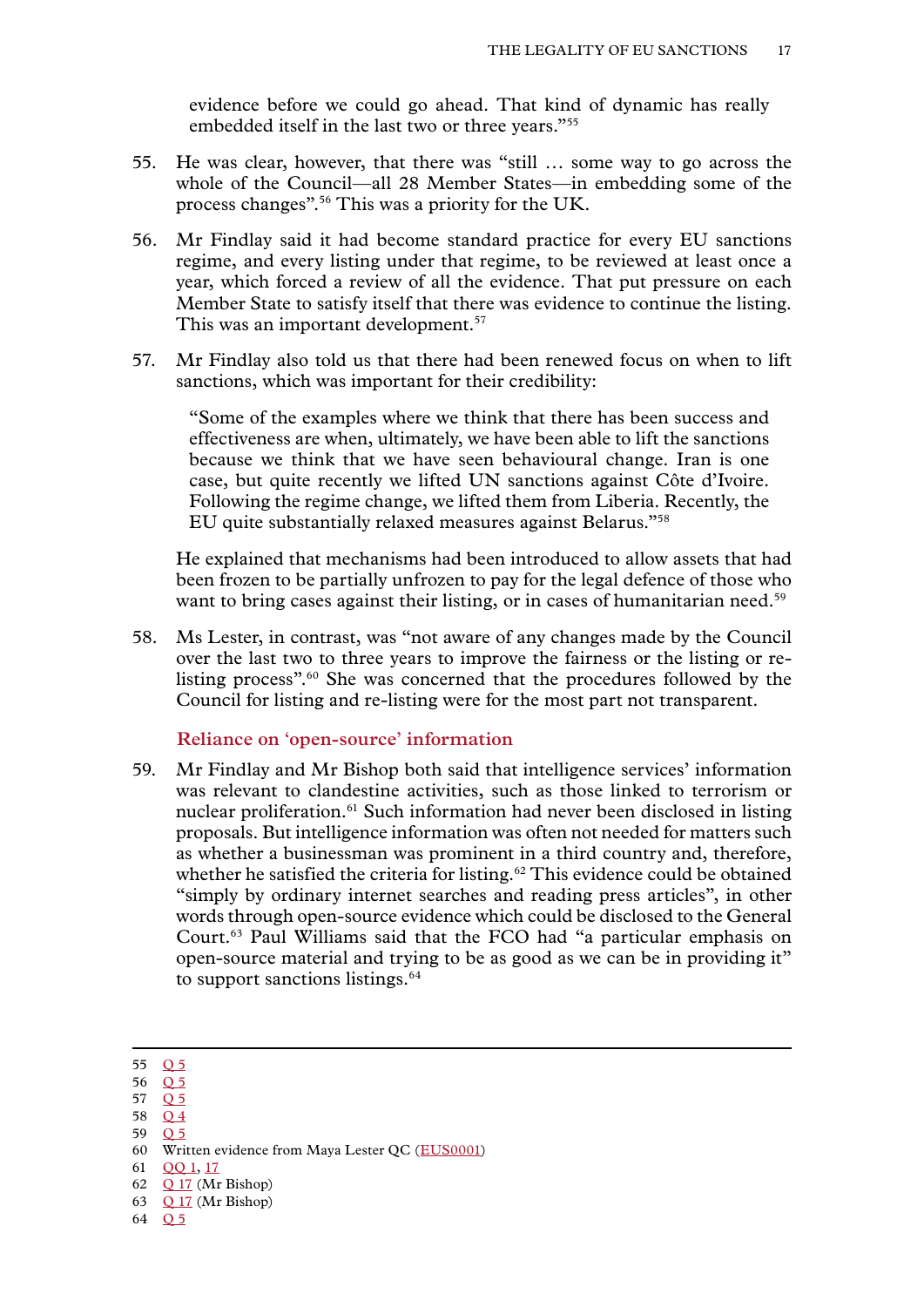- <span id="page-19-0"></span>60. Ms Lester believed that the use of open-source material was "fairer", at least in the sense that "some public material justifying a designation was better than none".65 Sometimes the EU courts considered open-source material to be sufficient to uphold a listing: "For example, if a company was listed because it was owned or controlled by a listed company, and if the open-source material contained information on corporate ownership structure suggesting that this was the case, the court might well uphold the designation."66
- 61. The fact that material was open-source, however, did not, in Ms Lester's view, mean the process was more "robust". In particular, the EU courts accepted as evidence material that a UK court "would not regard as meeting any appropriate evidential threshold". Open-source material often consisted of opinions expressed in press articles, sometimes from a non-objective source, or internet pages whose source and reliability were unknown and untested. It was doubtful that presentation of this material made the process fairer. Ms Lester again quoted the Opinion of Advocate General Sharpston in the Tamil Tigers case:<sup>67</sup>

"The Council cannot include a person or group in the … list because it has a press report stating 'he did it' or 'he said he did it'. Such a decision cannot satisfy the conditions of Common Position 2001/931. Nor is it reconcilable with the rule of law."68

# **The closed material procedure**

# *Objective*

62. The closed material procedure is intended to allow confidential information (such as intelligence) from one party in proceedings before the General Court to be considered by the General Court without it being disclosed to the other party. The introduction of a mechanism for the General Court (and for the Court of Justice on appeals from the General Court) to be able to consider confidential information was considered particularly important for sanctions cases, where listings had often been overturned because the Council had been unable to disclose the confidential evidence on which they were based. The rules are set out in Article 105 of the General Court's Rules of Procedure,<sup>69</sup> which entered into force on 1 July 2016.

# *The procedure*

- 63. Article 105 lays down the following procedure:
	- The EU institution or individual Member State seeking to rely on confidential information must make an "application for confidential treatment".
	- The General Court can also ask to see confidential information of its own volition, which the Institution or Member State concerned can refuse.

<sup>65</sup> Written evidence from Maya Lester QC ([EUS0001\)](http://data.parliament.uk/writtenevidence/committeeevidence.svc/evidencedocument/eu-justice-subcommittee/eu-sanctions/written/41026.html)

<sup>66</sup> Written evidence from Maya Lester QC ([EUS0001\)](http://data.parliament.uk/writtenevidence/committeeevidence.svc/evidencedocument/eu-justice-subcommittee/eu-sanctions/written/41026.html)

<sup>67</sup> *Council of the European Union v Liberation Tigers of Tamil Eelam (LTTE) ,* Opinion of Advocate General Sharpston (22 September 2016), [C-599/14:](http://eur-lex.europa.eu/legal-content/EN/TXT/HTML/?uri=CELEX:62014CC0599&from=EN)

<sup>68</sup> Written evidence from Maya Lester QC ([EUS0001\)](http://data.parliament.uk/writtenevidence/committeeevidence.svc/evidencedocument/eu-justice-subcommittee/eu-sanctions/written/41026.html)

<sup>69</sup> Rules of Procedure of the General Court of 4 March 2015: [http://curia.europa.eu/jcms/upload/docs/](http://curia.europa.eu/jcms/upload/docs/application/pdf/2016-08/rp_en.pdf) [application/pdf/2016-08/rp\\_en.pdf](http://curia.europa.eu/jcms/upload/docs/application/pdf/2016-08/rp_en.pdf) (accessed on 9 January 2017)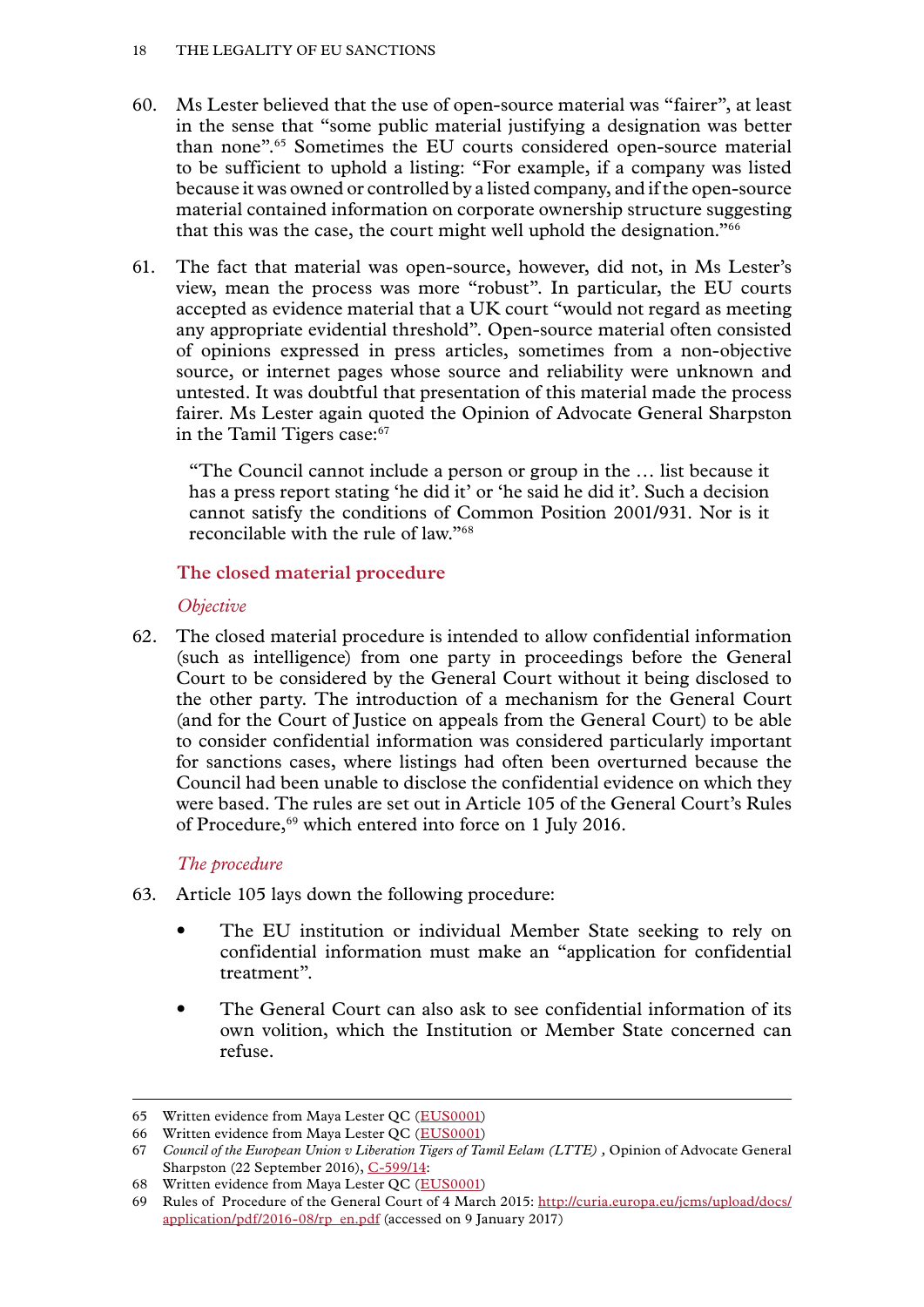- <span id="page-20-0"></span>• "Confidential" information means information whose publication "would harm the security of the Union or that of one or more of its Member States or the conduct of their international relations."
- If the Court decides that the information is not confidential, it will ask the party seeking to rely on it to share it with the other party. If that party refuses, the General Court will not take the confidential information into account in the determination of the merits of the substantive case.
- If the General Court agrees that the information is "relevant in order for it to rule in the case and is confidential *vis-à-vis* the other main party", the Court will take it into consideration in forming its judgment and will not disclose it to the individual concerned.
- In taking the confidential information into account, the General Court will "weigh the requirements linked to the right to effective judicial protection … against the requirements flowing from the security of the Union or … its Member States or the conduct of their international relations".
- Having weighed these concerns, the General Court will then make an order setting out the manner in which a non-confidential summary of the information can be shared with the other party.
- The confidential information may be withdrawn by the party relying on it within two weeks of the General Court's decision as to its confidentiality (but not after). Where the information is withdrawn, it shall not be taken into account in determining the merits of the substantive case.

# **The assessment of our witnesses**

- 64. Witnesses agreed that it was too early to tell what effect the introduction of the closed material procedure would have on sanctions litigation. Mr Findlay, of the FCO, thought that applications to annul listings would continue, but the closed material procedure did open up another avenue for the Council to try to defend those cases where no open-source information was available. It was up to the Member State that had the intelligence substantiating the listing to decide whether it trusted the closed material procedure.<sup>70</sup>
- 65. Mr Williams, of the FCO, reminded us that the UK had concerns about using that procedure, which was why it placed "particular emphasis on opensource material".<sup>71</sup>
- 66. Ms Lester shared the Government's reservations, doubting that the new procedure would have a significant impact on the level of litigation, because it did not provide "sufficient safeguards for some Member States to make wide use of it".<sup>72</sup> She noted that the UK had abstained in the Council vote on the new rules because of concerns that the originator of the confidential information could not withdraw the information from the General Court or Court of Justice after a certain stage, and because there was no mechanism for checking inadvertent disclosure in court orders and judgments. The

<sup>70</sup> [Q](http://data.parliament.uk/writtenevidence/committeeevidence.svc/evidencedocument/eu-justice-subcommittee/eu-sanctions/oral/41152.html) 5

<sup>71</sup> [Q](http://data.parliament.uk/writtenevidence/committeeevidence.svc/evidencedocument/eu-justice-subcommittee/eu-sanctions/oral/41152.html) 5

<sup>72</sup> Written evidence from Maya Lester QC ([EUS0001\)](http://data.parliament.uk/writtenevidence/committeeevidence.svc/evidencedocument/eu-justice-subcommittee/eu-sanctions/written/41026.html)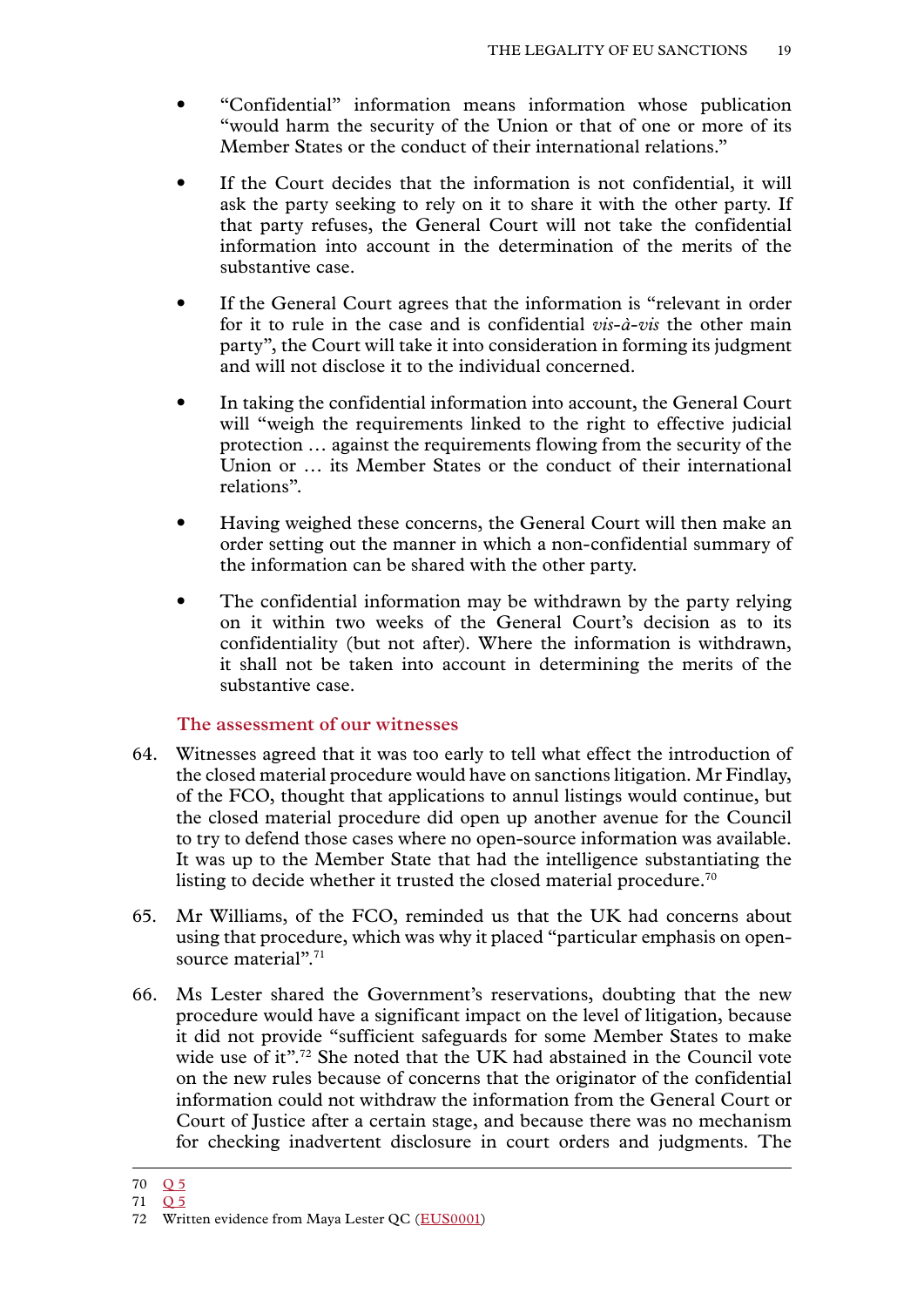<span id="page-21-0"></span>absence of these safeguards would limit the types of information some Member States would be willing to submit to the courts.

67. She had more fundamental concerns, however, with the closed material procedure:

"The new procedure is, in my view, of serious concern as regards the rule of law because (contrary to the case law of the European Court of Human Rights and the House of Lords) it does not require an 'irreducible minimum' level of disclosure to applicants. Those courts have interpreted Article 6 ECHR (the right to a fair hearing) as requiring that individuals are given sufficient information to enable them to give effective instructions in order to refute allegations against them, even where it would be damaging to national security to disclose that 'irreducible minimum'. Article 105 does not provide any protections such as Special Advocates to represent the interests of listed parties (which even the UK Justice & Security Act 2013 does)."73

# **Access to open-source information**

# *Previous scrutiny by the EU Justice Sub-Committee*

68. Between January and March 2015 we scrutinised the re-listing of the National Iranian Tanker Company (NITC), and an individual, Mr Gholam Golparvar, under the EU-Iran sanctions regime. In a letter to the European Scrutiny Committee in the House of Commons, the then Government said of the open-source evidence supporting the re-listing: "Whilst the Council is permitted to share this information with the individual/company concerned, this information is not for public consumption. This is why the underlying evidence for these relistings cannot be shared with either the ESC or the House of Lords Select Committee."74 We asked the Government "to explain the basis (legal or otherwise) on which the Council is permitted to share the information with the individual or companies concerned, and the basis (legal or otherwise) on which it is not for public consumption".75 The Government replied:

"A listing proposal, including any analysis and evidence provided in support, is usually only shared on a 'privileged' basis, even where it includes open-source information. Where there is additional opensource information, which does not form an integral part of the listing

<sup>73</sup> Written evidence from Maya Lester QC ([EUS0001](http://data.parliament.uk/writtenevidence/committeeevidence.svc/evidencedocument/eu-justice-subcommittee/eu-sanctions/written/41026.html)). See also footnote 1 of her written evidence: "The Bar Councils of England and Wales, the General Council of the Bar of Ireland and Northern Ireland, the Scottish Faculty of Advocates, the Law Societies of England, Wales, Scotland and Northern Ireland, Justice, Liberty, the Bingham Centre for the Rule of Law, and a number of Specialist Bar Associations, wrote to the President of the Court of Justice suggesting a consultation on the rule change given that 'an amendment to the Court's rules to permit exceptions to the principle that a person should know the case against him or her may have a serious impact on the rule of law, natural justice and rights of defence, and may raise serious issues of constitutional and public importance for fundamental rights in the European Union, upon which our organisations (and others) may wish to comment'. A consultation was declined."

<sup>74</sup> Letter from Rt Hon David Lidington MP to Sir William Cash, dated 14 January 2015: [http://www.](http://www.parliament.uk/documents/lords-committees/eu-justice-subcommittee/Scrutiny%20work%20correspondence/Correspondence-on-NITCGolparvar(Iran)January-March2015.pdf) [parliament.uk/documents/lords-committees/eu-justice-subcommittee/Scrutiny%20work%20](http://www.parliament.uk/documents/lords-committees/eu-justice-subcommittee/Scrutiny%20work%20correspondence/Correspondence-on-NITCGolparvar(Iran)January-March2015.pdf) [correspondence/Correspondence-on-NITCGolparvar\(Iran\)January-March2015.pdf](http://www.parliament.uk/documents/lords-committees/eu-justice-subcommittee/Scrutiny%20work%20correspondence/Correspondence-on-NITCGolparvar(Iran)January-March2015.pdf)

<sup>75</sup> Letter from Lord Boswell of Aynho to Rt Hon David Lidington MP, dated 22 January 2015: [http://](http://www.parliament.uk/documents/lords-committees/eu-justice-subcommittee/Scrutiny%20work%20correspondence/Correspondence-on-NITCGolparvar(Iran)January-March2015.pdf) [www.parliament.uk/documents/lords-committees/eu-justice-subcommittee/Scrutiny%20work%20](http://www.parliament.uk/documents/lords-committees/eu-justice-subcommittee/Scrutiny%20work%20correspondence/Correspondence-on-NITCGolparvar(Iran)January-March2015.pdf) [correspondence/Correspondence-on-NITCGolparvar\(Iran\)January-March2015.pdf](http://www.parliament.uk/documents/lords-committees/eu-justice-subcommittee/Scrutiny%20work%20correspondence/Correspondence-on-NITCGolparvar(Iran)January-March2015.pdf)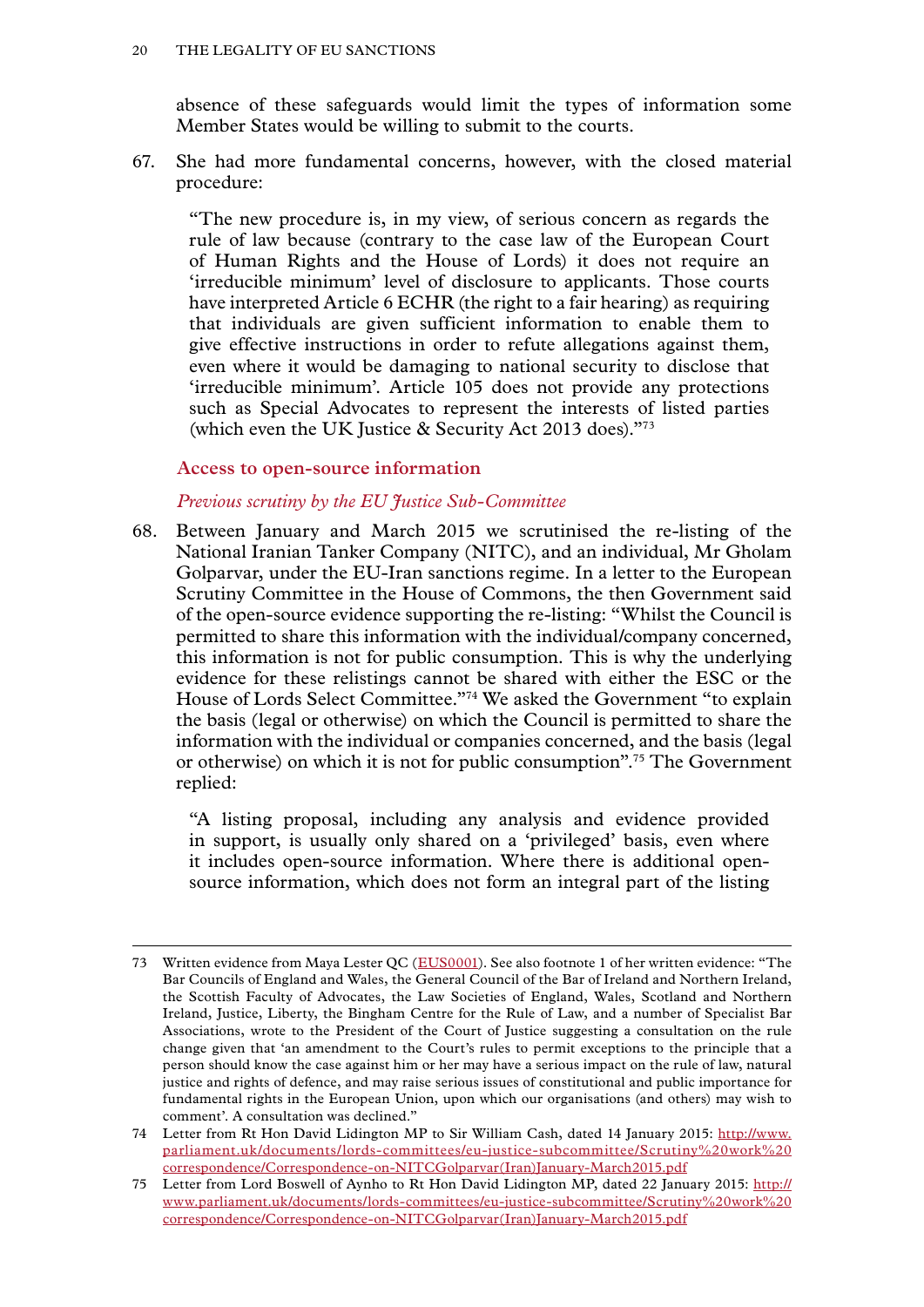proposal then it may be disclosed to a listed person without any caveat. Such information may be shared more widely."76

<span id="page-22-0"></span>69. In the light of this exchange, we asked the witnesses to give their views on whether open-source material supporting sanctions listings could be shared with Parliament.

#### *The assessment of our witnesses*

70. Mr Findlay explained why the Government had decided not to share opensource information supporting sanctions listings with Parliament:

"It is our view that Article 6 of the Council Rules of Procedure means that we have a duty of professional secrecy about the deliberations of the Council. When a sanctions proposal is put forward, typically you get a restricted COREU—an EU telegram, in effect—with a set of underlying evidence supporting it, which might include a confidential UN panel of experts report or something like that, as well as open internet searches. That becomes a case file that sits on the Council's file. It has not been our practice to share any of that externally."77

- 71. Mr Bishop told us that when an individual was listed, the first thing that their lawyers normally did was to apply to have access to the Council's file. The Council's response would be to give the individual so-called 'privileged access' to the documents on the file that were not public, but were not confidential. These documents were typically the listing proposal and the internal Council documents inviting the Council to adopt the listing. Privileged access meant that the documents could be disclosed to the listed individual and their advisers, but could not be made public.<sup>78</sup>
- 72. The Council would also give the listed individual access to the open-source information which supported the listing—"photocopies of press articles or the screenshots of internet searches"—but without the same caveat.79
- 73. Mr Bishop did not agree with the Government's interpretation of the Council's rules on confidentiality. While Article 6(1) of the Council's Rules of Procedure stated that the Council's "deliberations" were covered by "the obligation of professional secrecy", he confirmed that this did not include documents that were public anyway, such as open-source material. The mere fact that there was a Council stamp on them saying 'Meeting document of the working party' did not make them confidential. There was, therefore, no Council rule prohibiting or preventing public disclosure of information that had been obtained from open sources: "There is no reason to refuse that, either to the listed person or—but that is a matter for the Member States within the Member States' own parliamentary scrutiny."80
- 74. Ms Lester agreed with Mr Bishop that "deliberations" of the Council in Article 6(1) did not include open-source material relating to, and sent to, a listed individual or company. She therefore disagreed with the view expressed by the Government in correspondence with us on the NITC re-listing that

80 Q [18](http://data.parliament.uk/writtenevidence/committeeevidence.svc/evidencedocument/eu-justice-subcommittee/eu-sanctions/oral/41152.html)

<sup>76</sup> Letter from Rt Hon David Lidington MP to Lord Boswell of Aynho, dated 4 March 2015: [http://](http://www.parliament.uk/documents/lords-committees/eu-justice-subcommittee/Scrutiny%20work%20correspondence/Correspondence-on-NITCGolparvar(Iran)January-March2015.pdf) [www.parliament.uk/documents/lords-committees/eu-justice-subcommittee/Scrutiny%20work%20](http://www.parliament.uk/documents/lords-committees/eu-justice-subcommittee/Scrutiny%20work%20correspondence/Correspondence-on-NITCGolparvar(Iran)January-March2015.pdf) [correspondence/Correspondence-on-NITCGolparvar\(Iran\)January-March2015.pdf](http://www.parliament.uk/documents/lords-committees/eu-justice-subcommittee/Scrutiny%20work%20correspondence/Correspondence-on-NITCGolparvar(Iran)January-March2015.pdf)

<sup>77</sup> [Q](http://data.parliament.uk/writtenevidence/committeeevidence.svc/evidencedocument/eu-justice-subcommittee/eu-sanctions/oral/41152.html) 8

<sup>78</sup> Q [18](http://data.parliament.uk/writtenevidence/committeeevidence.svc/evidencedocument/eu-justice-subcommittee/eu-sanctions/oral/41152.html)

<sup>79</sup> Q [18](http://data.parliament.uk/writtenevidence/committeeevidence.svc/evidencedocument/eu-justice-subcommittee/eu-sanctions/oral/41152.html)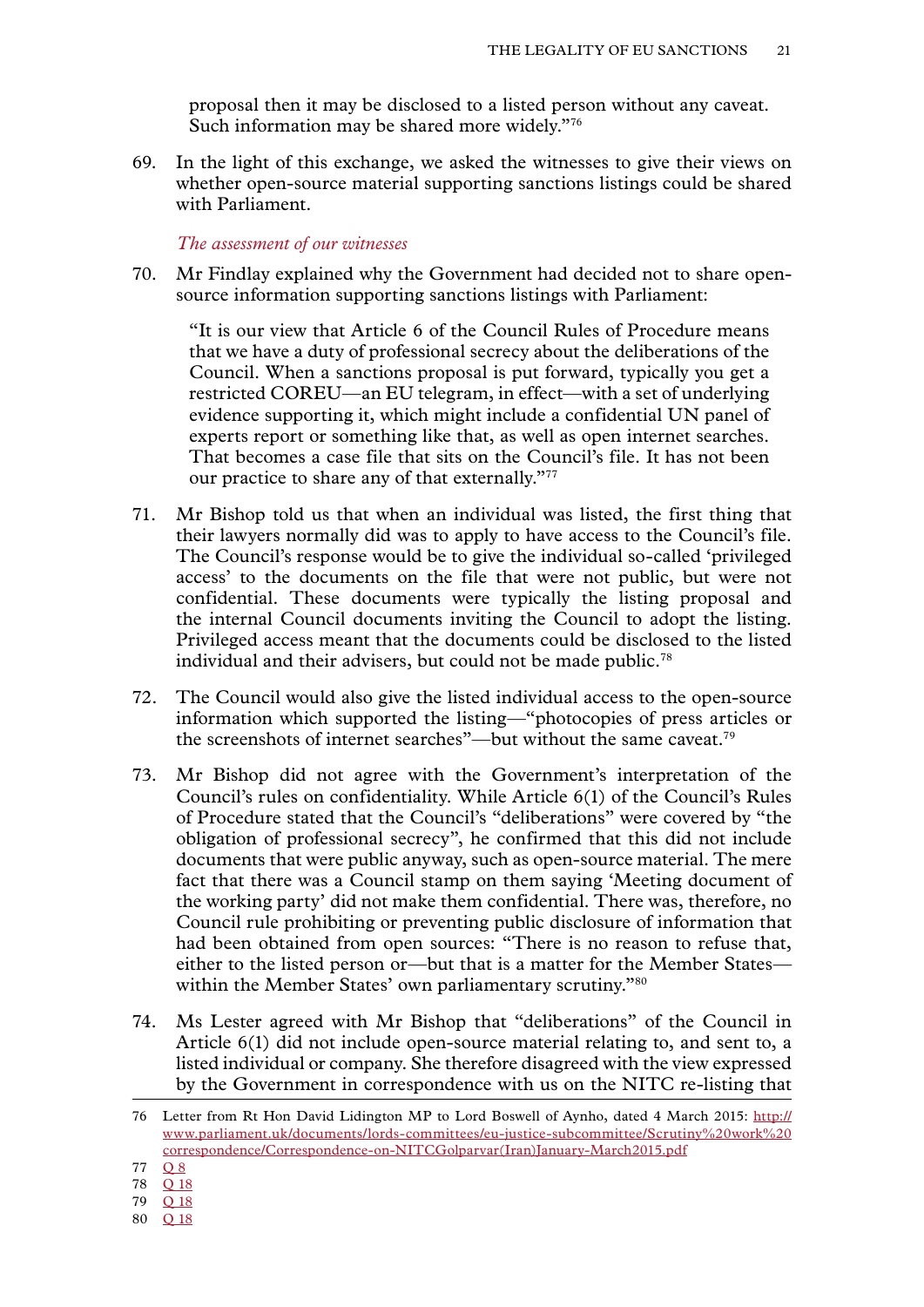<span id="page-23-0"></span>obligation of secrecy covered all information "shared with the Council". She could "think of no good reason" why open-source material should not be disclosed to scrutiny committees.<sup>81</sup>

**The value of parliamentary scrutiny of sanctions listings**

75. The great majority of sanctions listings are submitted for scrutiny after adoption by the Council, based on evidence which is not shared with Parliament. Scrutiny is thus limited to reviewing sanctions listings once they have been adopted. Mr Williams, of the FCO, said:

"We recognise that there are difficulties with sanctions and we want to work with you and other Committees to try to do as much as we can. For example, we have sought to improve scrutiny around what Mr Findlay referred to earlier—the renewal and rollover of sanctions. That is less sensitive, because it is about people or companies that have already been listed. We would be very willing to talk to the Committee or the Committee's clerks in an informal way about sanctions regimes … We are committed to doing everything that we can on scrutiny, within the limits that we have on the confidentiality of some information."82

76. The concerns raised by this Committee and by the House of Commons European Scrutiny Committee were, in Ms Lester's view, of considerable importance. From the perspective of listed individuals and companies, these committees may indeed have been "the only bodies that had raised with the relevant public authorities concerns that arose in many listing and re-listing cases." In her experience, applicants had "greatly appreciated the detailed and persistent scrutiny provided (or attempted) by the Parliamentary committees."83

# **The Council's administrative processes**

- 77. Mr Williams told us that the Council "corresponded with people and companies that have been listed".84 In particular, there was a system in place to inform listed individuals and companies of the consequences of annual reviews of sanctions regimes. Sometimes, however, when people wrote in between the renewal points, there was "an issue around the pace of reply. We do what we can on that. We have made representations to people in the Council about the pace of reply on an in-year basis." Mr Findlay added that the Council's draft replies had to be considered by the 28 Member States' representatives in a Council working group, which added to the time taken.<sup>85</sup>
- 78. Mr Bishop gave us a further insight into the Council processes. When a sanctioned individual or company wrote to request a delisting, the letter and supporting documents were sent to the Council working group responsible for that particular sanctions regime. That working group would look at the letter and consider whether or not the listing should be maintained:

"If the working party decides that the listing should be maintained, on that basis, officials in the External Action Service will draft a letter of response to explain to the listed person why the Council does not agree

82  $\Omega$  7

85 [Q](http://data.parliament.uk/writtenevidence/committeeevidence.svc/evidencedocument/eu-justice-subcommittee/eu-sanctions/oral/41152.html) 9

<sup>81</sup> Written evidence from Maya Lester QC ([EUS0001\)](http://data.parliament.uk/writtenevidence/committeeevidence.svc/evidencedocument/eu-justice-subcommittee/eu-sanctions/written/41026.html)

<sup>83</sup> Written evidence from Maya Lester QC ([EUS0001\)](http://data.parliament.uk/writtenevidence/committeeevidence.svc/evidencedocument/eu-justice-subcommittee/eu-sanctions/written/41026.html)

<sup>84</sup> [Q](http://data.parliament.uk/writtenevidence/committeeevidence.svc/evidencedocument/eu-justice-subcommittee/eu-sanctions/oral/41152.html) 9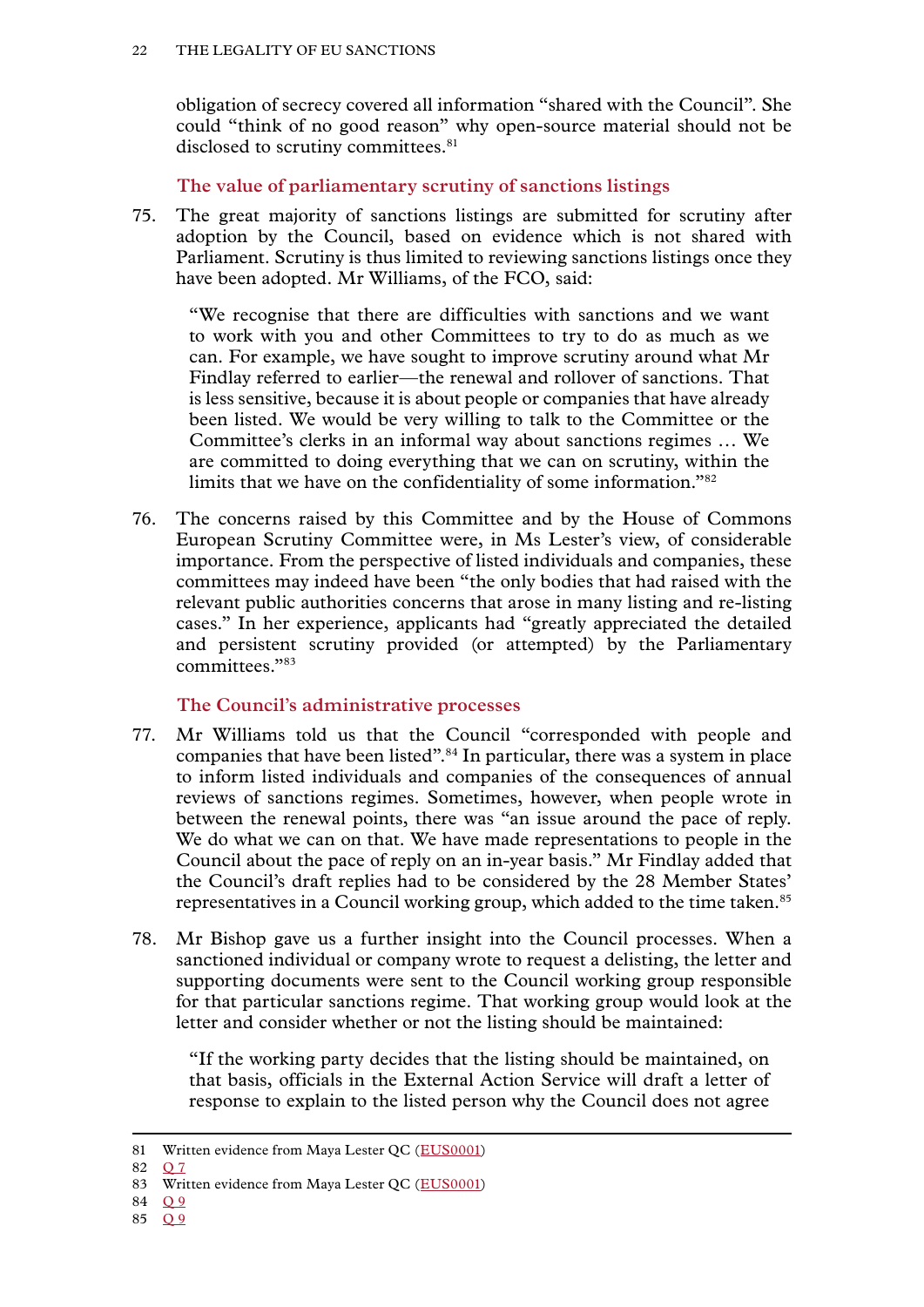with their request for delisting. That letter of response is submitted for approval to a co-ordinating working party called the foreign relations working party … Then it is submitted for approval to Permanent Representatives and the Council. Since it is the Council that decides to put someone on the list, only the Council can decide to remove the person from the list or maintain them on it."86

- 79. He added that, according to the case law of the EU courts, it was not necessary for the Council to respond in detail to every observation that a listed individual or company made. Sometimes the letters were presented by lawyers who did a summary, or simply copied, their application for annulment to the court, which could be 50 pages long: "It would not be appropriate for the Council, as a political body, to enter into that level of detail."87
- 80. Mr Bishop was sceptical that an administrative procedure could be introduced to allow a listed individual to make urgent representations to the Council:

"Can you imagine the Council, which is made up of 28 members, inviting a listed person—even a terrorist—to come in to explain, negotiate and speak about their situation? How could that be done? This room has 10 people in it. Can you imagine the Council, with 28 member states, conducting such a negotiation? I think it would be impossible."88

- 81. Ms Lester, on the other hand, told us that the Council was not generally effective in corresponding with individuals or companies subject to listings. This was "one of the principal causes of frustration among those subject to sanctions listings". It was unusual for the Council to engage with the substance of observations in correspondence, even though, were it to do so, it might "obviate the need for applicants to bring expensive and slow court proceedings". Moreover, the Council almost never responded before the deadline for an annulment application had passed, which meant that an individual or company had to bring proceedings in any event.<sup>89</sup>
- 82. She referred to a case of mistaken identity, in which her client in Syria had been mistaken for a member of President Bashar Al Assad's family. Representations were made to the Council explaining that "our client's physical safety is in danger as a result of the Council's false allegations and representations that he is financing Shabiha. The danger is serious and may be imminent".<sup>90</sup> The Council took six weeks to confirm that Ms Lester's client was not the intended target of the listing, by which time a warehouse belonging to him had been attacked, a security guard assaulted, and a death threat issued: "As a result of the Council's actions, our client is, accordingly, now living under the spectre of a direct and express threat to his life".<sup>91</sup> The delay had also meant that Ms Lester's client had had to lodge an application with the General Court seeking annulment of the listing.<sup>92</sup>

<sup>86</sup> Q [19](http://data.parliament.uk/writtenevidence/committeeevidence.svc/evidencedocument/eu-justice-subcommittee/eu-sanctions/oral/41152.html)

<sup>87</sup> Q [19](http://data.parliament.uk/writtenevidence/committeeevidence.svc/evidencedocument/eu-justice-subcommittee/eu-sanctions/oral/41152.html) 88 Q [17](http://data.parliament.uk/writtenevidence/committeeevidence.svc/evidencedocument/eu-justice-subcommittee/eu-sanctions/oral/41152.html)

<sup>89</sup> Written evidence from Maya Lester QC ([EUS0001\)](http://data.parliament.uk/writtenevidence/committeeevidence.svc/evidencedocument/eu-justice-subcommittee/eu-sanctions/written/41026.html)

<sup>90</sup> Annexed to supplementary written evidence from Maya Lester QC ([EUS0002](http://data.parliament.uk/writtenevidence/committeeevidence.svc/evidencedocument/eu-justice-subcommittee/eu-sanctions/written/43000.html)) but not published as evidence. Copy available on request from the Committee.

<sup>91</sup> Annexed to supplementary written evidence from Maya Lester QC ([EUS0002](http://data.parliament.uk/writtenevidence/committeeevidence.svc/evidencedocument/eu-justice-subcommittee/eu-sanctions/written/43000.html)) but not published as evidence. Copy available on request from the Committee.

<sup>92</sup> Written evidence from Maya Lester QC ([EUS0001\)](http://data.parliament.uk/writtenevidence/committeeevidence.svc/evidencedocument/eu-justice-subcommittee/eu-sanctions/written/41026.html)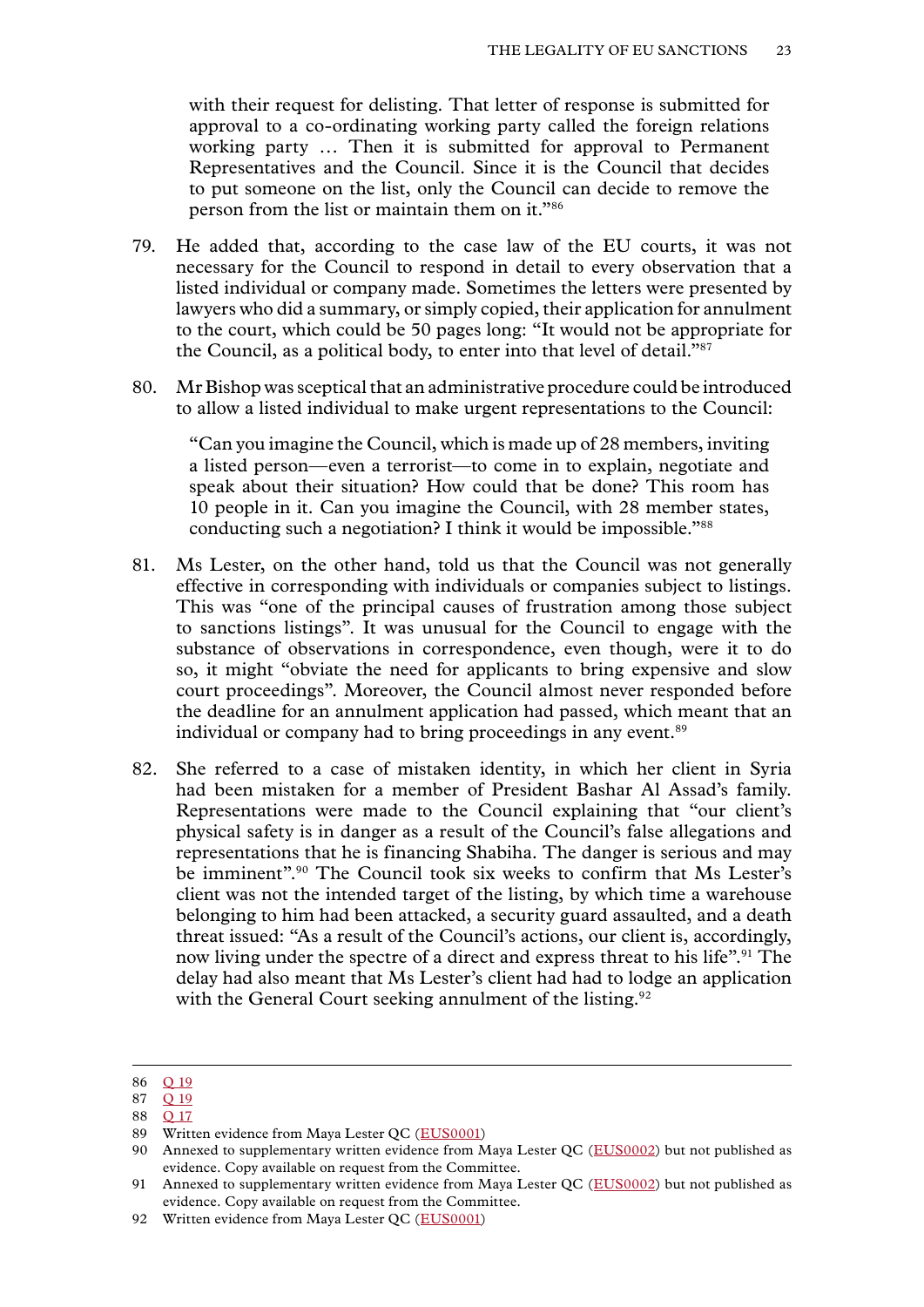<span id="page-25-0"></span>83. Ms Lester was also concerned about the costs of bringing annulment proceedings, which were never recovered other than a tiny proportion,<sup>93</sup> as well as the absence of injunctive relief:

"At the moment the European Court process is slow and expensive, and in practice does not provide either injunctive relief (i.e. suspending the effect of sanctions pending the outcome of a case), or expedition even in urgent cases, or damages for wrongful listings or realistic recovery of legal costs."94

# **Making the process fairer**

- 84. Ms Lester recommended a number of reforms to make the listings process fairer:95
	- A more rigorous evidence gathering capability in the Council.
	- A more responsive Council secretariat, in terms both of the speed and of the substance of its replies to correspondence.
	- A swift, responsive, and effective system for requesting de-listings.
	- A re-think of EU regimes that had the potential for political misuse, in particular those relating to the 'misappropriation of State funds' in Ukraine, Tunisia and Egypt.
- 85. She thought that the most obvious model for some of these reforms was the UN Ombudsperson for the Al Qaida Sanctions Committee.<sup>96</sup> Although there were 198 Member States of the United Nations, and decisions were made by a Sanctions Committee, the Ombudsperson assisted that Committee in making determinations. She underlined the following features of the role:<sup>97</sup>

"The UN Ombudsperson sets out her approach, methodology, and standards in writing in a number of documents. For example, the Ombudsperson's 'approach and standards' document … includes the following points that may be relevant to the Sub-Committee's analysis:

"a. The Ombudsperson's role includes 'providing an analysis of, and observations on, all information available to the Ombudsperson relevant to the delisting request'. She gives 'clear guidance as to the nature of the analysis and the observations expected' and provides a recommendation'.

"b. The Ombudsperson applies a defined, consistent standard to deciding 'whether today the continued listing of the individual or company is justified based on all of the information now available'. 'In aid of coherent analysis … the information gathered and the reasoning applied to it, must be assessed to a consistent standard'. The standard applied is 'whether there is a sufficient information to provide a reasonable and credible basis for listing', which 'recognizes a lower threshold appropriate to preventative measures, but sets a sufficient level of protection for the rights of individuals and companies in this context'.

<sup>93</sup> Q [17](http://data.parliament.uk/writtenevidence/committeeevidence.svc/evidencedocument/eu-justice-subcommittee/eu-sanctions/oral/41152.html)

<sup>94</sup> Written evidence from Maya Lester OC ([EUS0001\)](http://data.parliament.uk/writtenevidence/committeeevidence.svc/evidencedocument/eu-justice-subcommittee/eu-sanctions/written/41026.html)

<sup>95</sup> Written evidence from Maya Lester OC ([EUS0001\)](http://data.parliament.uk/writtenevidence/committeeevidence.svc/evidencedocument/eu-justice-subcommittee/eu-sanctions/written/41026.html)

<sup>96</sup> Supplementary written evidence from Maya Lester QC ([EUS0002\)](http://data.parliament.uk/writtenevidence/committeeevidence.svc/evidencedocument/eu-justice-subcommittee/eu-sanctions/written/43000.html)

<sup>97</sup> Supplementary written evidence from Maya Lester QC ([EUS0002\)](http://data.parliament.uk/writtenevidence/committeeevidence.svc/evidencedocument/eu-justice-subcommittee/eu-sanctions/written/43000.html)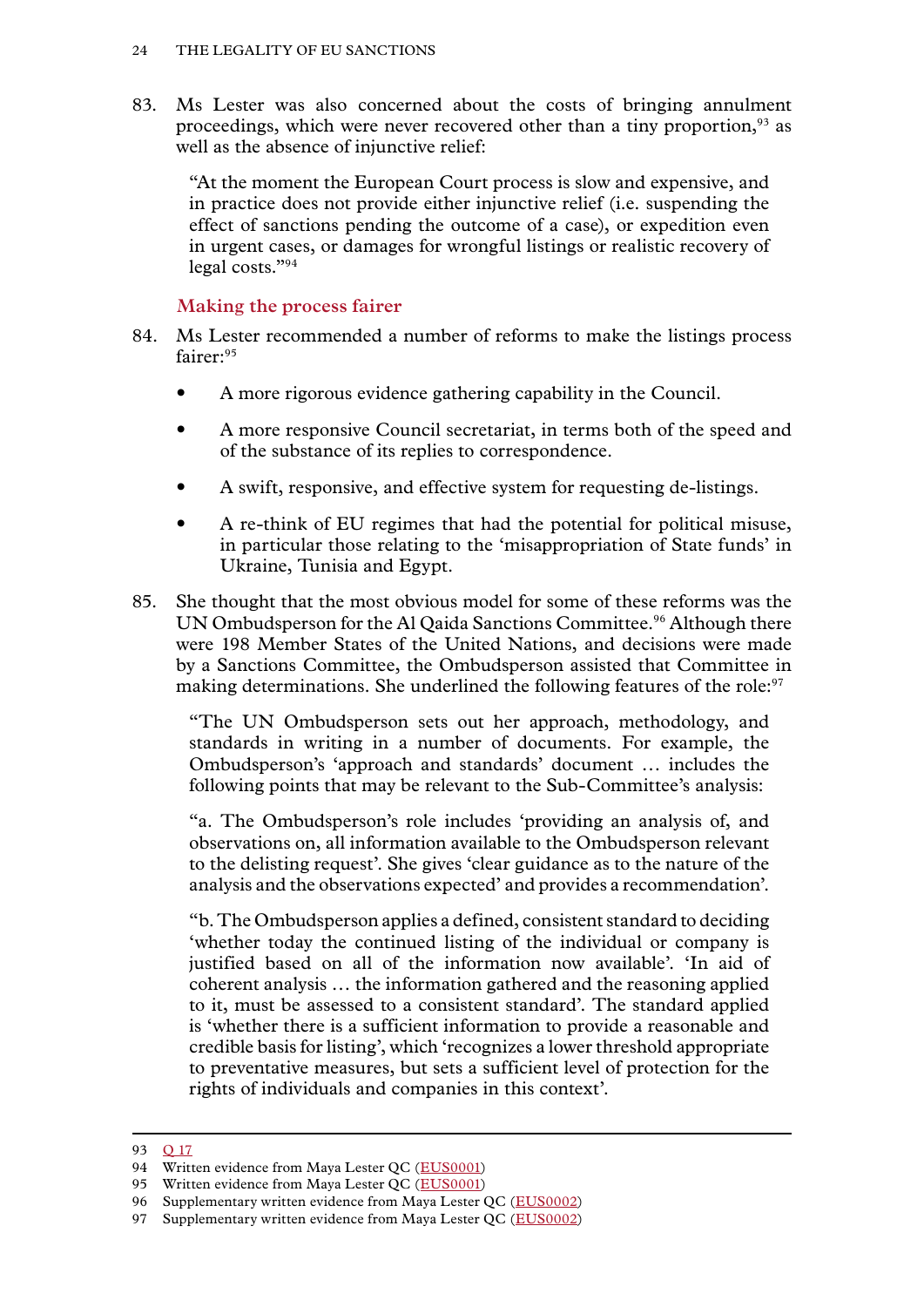<span id="page-26-0"></span>"c. The Ombudsperson notes that 'special caution' is needed 'when reviewing press articles and reports because of the potential for inaccuracy in the recounting of information. In most instances, the original source of the information will be unknown and not subject to assessment, leaving unanswered questions as to its credibility, and thus, the reliability of such reporting … The Ombudsperson pays special attention to the question of reliability and credibility of such information.""98

86. Ms Lester thought that the likelihood of any of the above recommendations being implemented was, however, "close to zero at this time. There is no political or legal impetus to do so of which I am aware."99

**The impact of the UK's withdrawal from the EU**

87. Mr Williams said that:

"The future relationship that the UK will have with the EU on sanctions is one of a range of issues that will need to be considered. It is worth saying that, after we leave the EU, the UK will still be a permanent member of the UN Security Council, so I am sure that sanctions will remain a significant foreign and security policy tool for us in that context. Of course, that will involve working with likeminded partners."100

88. Mr Findlay added:

"The Prime Minister has said that the European Communities Act will be repealed. It is fair to say that our current basis for doing sanctions rests on powers in the European Communities Act, so we will need to adapt our systems, but precisely how we do that is still to be decided."<sup>101</sup>

- 89. Mr Bishop noted that the UK had "contributed enormously to the substance and quality of improvements in the sanctions process" over the last few years. He added that a "very valuable input, as regards quality, could be lost, unless other ways are found of preserving it. That will be part of the negotiations." There might also be fewer listings after the UK left.<sup>102</sup>
- 90. This was underscored by Ms Lester's anecdotal evidence, which suggested that the UK had significant influence over EU sanctions policy and processes, and took greater care to ensure the due process and evidential support for targeted listings than a number of other Member States. Brexit, she noted, might "have implications for the credibility and effectiveness of EU sanctions".103
- 91. Ms Lester thought that, once the UK ceased to be a Member State of the EU, it would not be under any obligation to align itself with autonomous EU sanctions. The UK would continue to be obliged to implement UN Security Council sanctions. If the UK decided to impose sanctions itself, whether aligned with the EU's autonomous sanctions regimes or not, "it will I assume have to enact primary legislation. At the moment the UK has

102 Q [20](http://data.parliament.uk/writtenevidence/committeeevidence.svc/evidencedocument/eu-justice-subcommittee/eu-sanctions/oral/41152.html)

<sup>98</sup> Supplementary written evidence from Maya Lester QC ([EUS0002\)](http://data.parliament.uk/writtenevidence/committeeevidence.svc/evidencedocument/eu-justice-subcommittee/eu-sanctions/written/43000.html)

<sup>99</sup> Written evidence from Maya Lester QC ([EUS0001\)](http://data.parliament.uk/writtenevidence/committeeevidence.svc/evidencedocument/eu-justice-subcommittee/eu-sanctions/written/41026.html)

<sup>100</sup> Q [11](http://data.parliament.uk/writtenevidence/committeeevidence.svc/evidencedocument/eu-justice-subcommittee/eu-sanctions/oral/41152.html)

<sup>101</sup> Q [11](http://data.parliament.uk/writtenevidence/committeeevidence.svc/evidencedocument/eu-justice-subcommittee/eu-sanctions/oral/41152.html)

<sup>103</sup> Written evidence from Maya Lester QC ([EUS0001\)](http://data.parliament.uk/writtenevidence/committeeevidence.svc/evidencedocument/eu-justice-subcommittee/eu-sanctions/written/41026.html)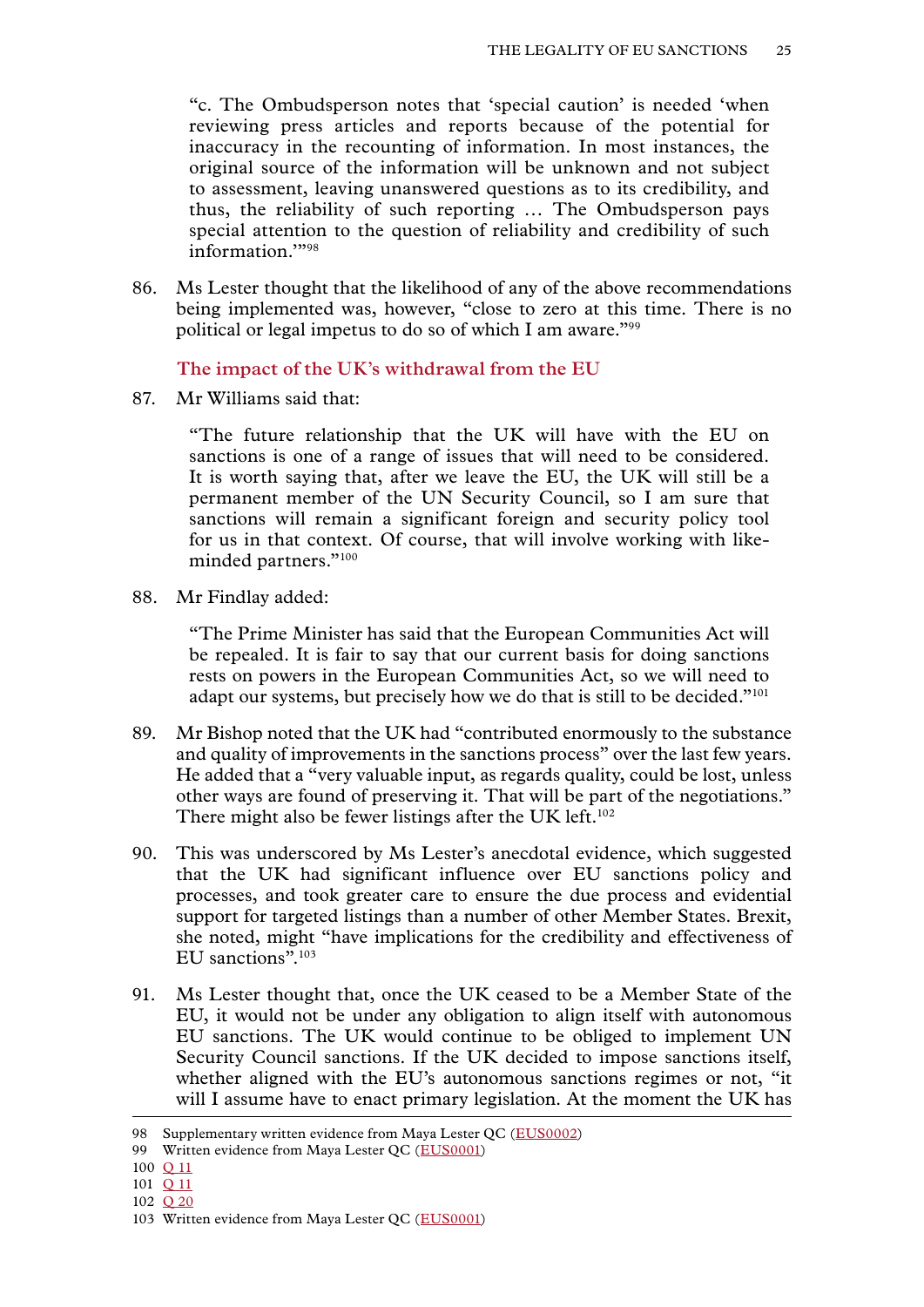#### 26 The legality of EU sanctions

autonomous terrorist asset freezing powers in the Terrorist Asset-Freezing etc. Act 2010, but does not (as far as I am aware) at the moment have powers to impose restrictive measures where the UK is not implementing UN or EU measures."<sup>104</sup>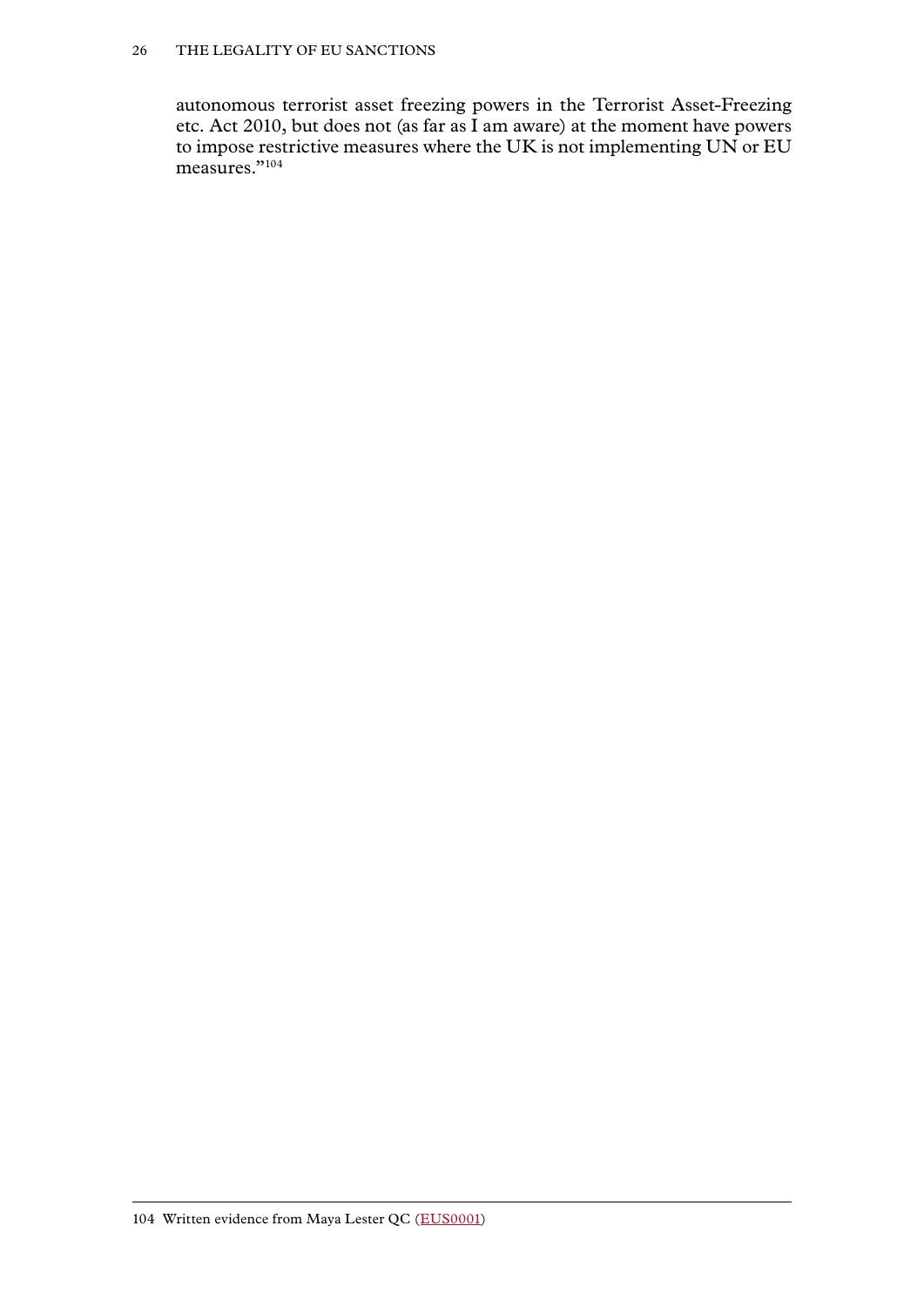# <span id="page-28-0"></span>**Chapter 4: OUR ANALYSIS**

#### **The purpose of EU sanctions**

92. Sanctions are an important tool of foreign policy, which seek to influence through indirect means the behaviour of an offending State or organisation by impacting on their economy. They are also applied to individuals and companies in the belief that the punitive effects will encourage them to make or press for policy changes in their own State. The EU-Iran sanctions are an example of sanctions that changed State behaviour. EU counter-terrorism sanctions are an example of well-evidenced sanctions which limit the scope of activity of terrorist organisations.

# **The evidence-gathering process**

- 93. Balancing the foreign policy objective of sanctions against the rights of sanctioned individuals and companies is inherently difficult. We note that this is often the crux of the debate within the Council. The large number of listings that have been annulled by the General Court attests to this difficulty.
- 94. All witnesses agreed that the quality of sanctions listings has improved, with reasons for listings being better defined and substantiated. It is clear that the UK has played a leading role in the Council in implementing these improvements. The number of cases being lost by the Council has reduced dramatically in the last year, although one of the reasons for this may be the greater use of more general, and more status-based, criteria for listing which are harder legally to challenge.
- 95. The renewed focus on when to lift sanctions, and on the annual reviews of sanctions regimes, are further improvements in the sanctions-listing process.

#### **Reasons for sanctions listings being annulled**

96. The most common reason for sanctions listings being annulled over the past few years has been insufficient evidence from the Council to substantiate the reason for listing an individual or company.

# **Are the reasons for annulment justified?**

97. While we agree that sanctions serve foreign policy objectives and should not be subject to the same procedural safeguards as criminal proceedings, the consequences of a listing are nonetheless very serious. Funds and other financial assets are frozen and normal economic life is suspended. In such circumstances, it is reasonable to insist that sanctions listings should be based on evidence that can be reviewed by a court, and should respect the rights to due process and to an effective judicial remedy of targeted individuals and companies, as guaranteed by the EU Charter of Fundamental Rights.

# 98. **Where the Council has been unable to adduce evidence supporting the statement of reasons for a listing, we conclude that the EU courts have been right to annul the listing.**

# **Standard of proof**

99. The Court of Justice of the EU's landmark decision in the case of *Kadi II* in 2013 set out the broad test for the standard of proof for sanctions listings: "There has to be a sufficiently solid factual basis to substantiate the reasons for listing." There is no agreed, publicly stated formula, however, as to what a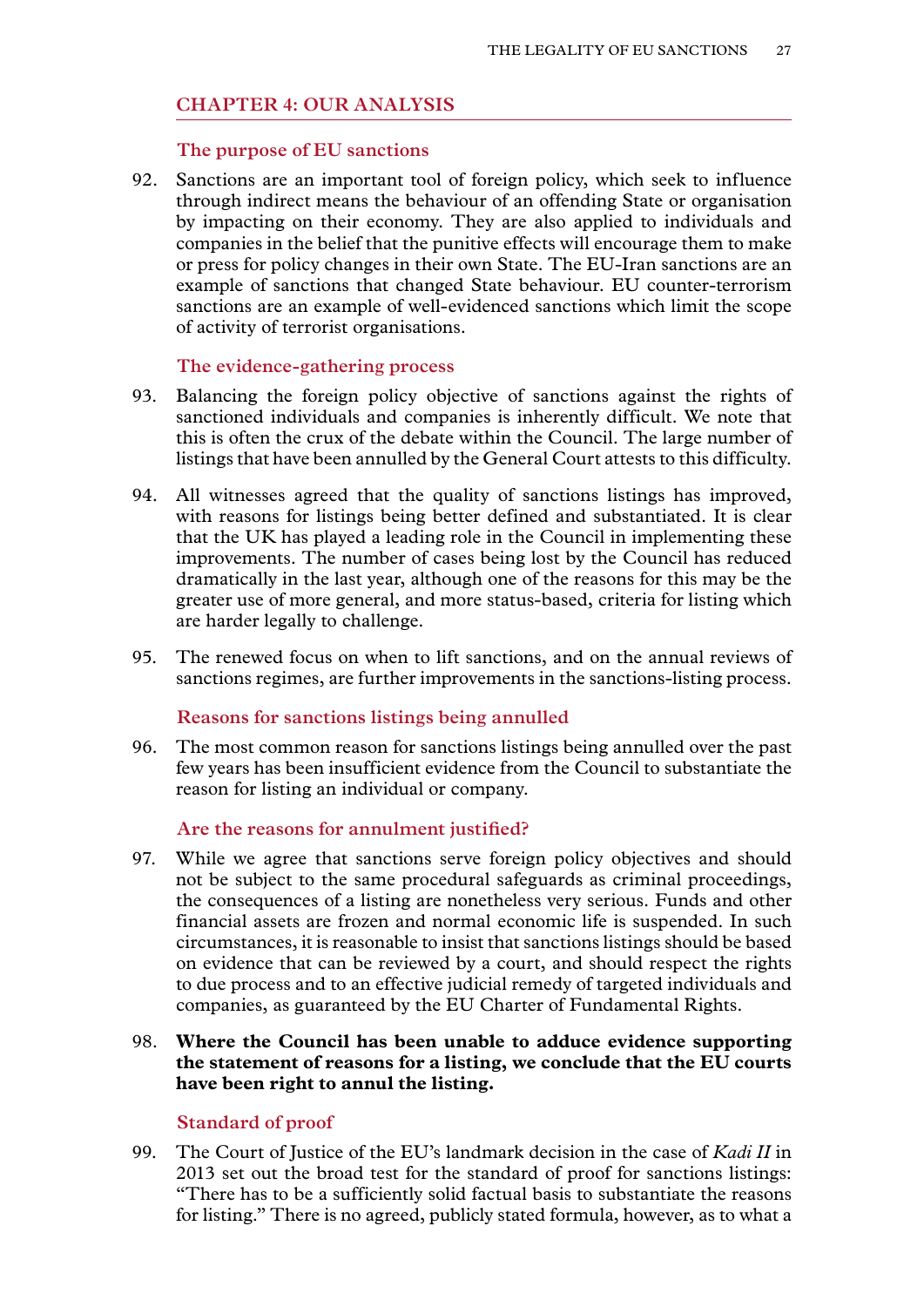<span id="page-29-0"></span>"sufficiently solid factual basis" means. We were told that each Member State applies its own standard in the vote in the Council on adopting a listing. The consequence is that there is no assurance that a similar standard of proof is applied across all EU sanctions regimes.

- 100. We share Maya Lester QC's concern that there is a risk that status-based sanctions may rely on presumption at the expense of evidence. The case of *Yuri Chyzh*,<sup>105</sup> whose listings were annulled by the General Court, and on which we corresponded in detail with the Government, is an example of this.
- 101. We agree with the evidence we received that sanctions for misappropriation of State funds in Egypt, Tunisia and Ukraine appear to rely on the existence of criminal proceedings rather than any assessment by the Council of the validity of those proceedings.
- 102. **We recommend that the Council codify the standard of proof it applies to sanctions listings as soon as possible. This would provide transparency to the listing process as well as public assurance that the same standard of proof is applied by all Member States in the Council. The Council may wish to consider applying the test, which the UK applies in adopting sanctions listings, of reasonable grounds for suspicion.**

# **Listing and re-listing**

- 103. **We recognise that the General Court has upheld the practice of relisting individuals or companies on amended statements of reasons after the annulment of the original listing, but conclude that this practice gives rise to a perception of significant injustice, namely that there is no effective judicial remedy against sanctions listings. Put in non-legal language, the judgment of the General Court is of no consequence because further sanctions are imposed before it comes into effect. The Council should bear this in mind when considering whether to re-list a targeted individual or company after the original listing has been annulled.**
- 104. **Were listings to be better substantiated in the first place, there would be less need for re-listing. A codified standard of proof would help to ensure that listings are better substantiated in the future.**

#### **Reliance on open-source information**

- 105. While intelligence information may be relevant to clandestine activities, such as involvement in terrorism or nuclear proliferation, Mr Bishop told us that evidence supporting many other sanctions listings can be obtained through open-source information, for example internet searches and press articles.
- 106. We welcome the greater reliance on open-source information that can be disclosed to listed individuals and companies because it makes the listing process fairer and more transparent. There are, however, limitations to its use, and we note the comment of Advocate General Sharpston in the *Tamil Tigers* case,<sup>106</sup> cited by Ms Lester, that the Council cannot list an individual

<sup>105</sup> *Yuri Chyzh and others v the Council of the European Union***,** 6 October 2015, [T-276/12](http://curia.europa.eu/juris/document/document.jsf;jsessionid=9ea7d0f130d691ccf2d1119341bfa39db89061c2c552.e34KaxiLc3eQc40LaxqMbN4PaheTe0?text=&docid=169165&pageIndex=0&doclang=EN&mode=req&dir=&occ=first&part=1&cid=514718)

<sup>106</sup> *Council of the European Union v Liberation Tigers of Tamil Eelam (LTTE) ,* Opinion of Advocate General Sharpston (22 September 2016), [C-599/14](http://eur-lex.europa.eu/legal-content/EN/TXT/HTML/?uri=CELEX:62014CC0599&from=EN)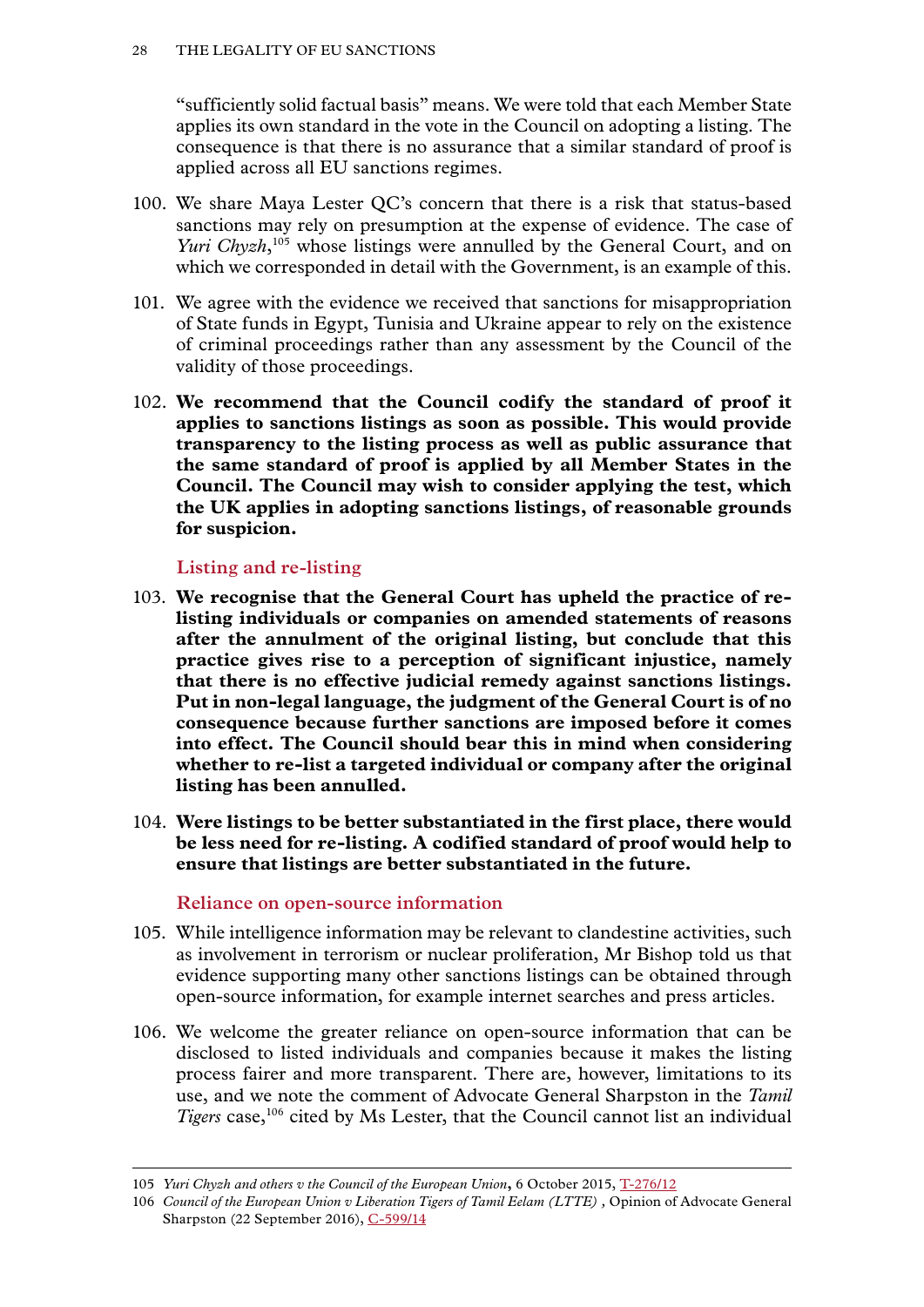<span id="page-30-0"></span>or company simply on the basis of a press report stating "he did it" or "he said he did it".

**The closed material procedure**

- 107. Although it is too early to tell the extent to which Member States will be willing to use the closed-material procedure to share confidential evidence with the General Court, the indications are that some may not. The UK, for example, abstained in the vote on the adoption of the new rules, concerned that they contained insufficient safeguards to protect confidentiality. The closed-material procedure, even if there were sufficient trust in it, is unlikely to provide satisfaction to sanctioned individuals and companies, as they will not have sight of the evidence provided on which judgements are made.
- 108. **It would be concerning if the closed-material procedure were not to be used, given the number of listings that have been annulled by the General Court because the Council has been unable to adduce confidential evidence in support of them. It is incumbent on the EU to ensure that it has sufficiently robust procedures to allow the EU courts to assess confidential evidence underpinning sanctions listings. Should the current closed material procedure not be adequate to achieve this, the EU should consider an alternative approach.**

**Application of the Council's rules on confidentiality to open-source information**

- 109. Both Mr Bishop and Maya Lester QC agreed that Article 6(1) of the Council's Rules of Procedure could not be interpreted as requiring opensource information to be kept confidential.
- 110. **Open-source material can be made available to Parliament. We call on the Government to revise its interpretation of Article 6(1) of the Council's Rules of Procedure, and in future to disclose the opensource information substantiating new sanctions listings and relistings to the scrutiny committees.**

**The value of parliamentary scrutiny**

111. We were told by Maya Lester QC that, from the perspective of people and companies targeted by EU sanctions, parliamentary committees may be the only bodies that raise concerns over listing and re-listing decisions with the relevant authorities. We think the value of such parliamentary scrutiny will be increased if the Government provides the open-source information justifying sanctions listings to committees in future.

#### **The Council's administrative processes**

112. Although the Council responds to correspondence from listed individuals, companies, and their legal representatives, the evidence suggests that its responses are both slow and often do not engage with the substance of the concern being raised. The procedure by which a letter from the Council is agreed requires consideration in three separate committees—the working group responsible for the sanctions regime, the Foreign Relations Working Group, and the Committee of Permanent Representatives (COREPER) and slows the process down considerably.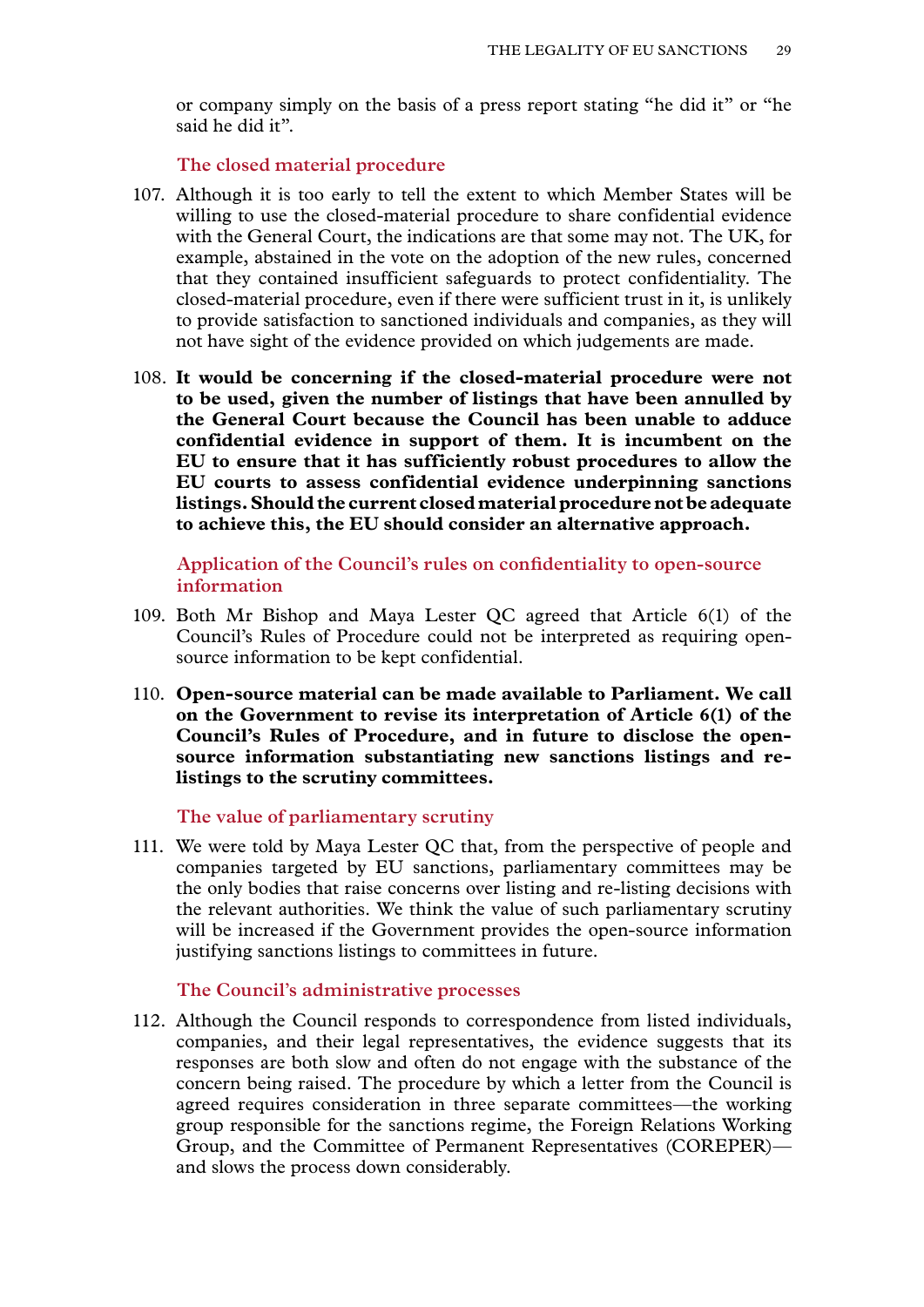- <span id="page-31-0"></span>113. **We call on the Council urgently to reduce the time taken to respond to correspondence from targeted individuals and companies.**
- 114. **We recommend that the Council examines as a matter of urgency whether an expedited procedure could be put in place for responding to correspondence concerning mistaken identities.**

#### **Making the process fairer**

115. **We call on both the Government and the Council to consider the appointment of a sanctions ombudsman, analogous to the UN Ombudsperson for the Al Qaida Sanctions Committee, or if such consideration has previously been given to provide the arguments for and against it.**

**The impact of the UK's withdrawal from the EU**

116. **The UK has contributed greatly to the substance and quality of improvements in the sanctions process over the last few years. It is, therefore, particularly important that the UK should remain able to align itself with EU sanctions post-Brexit. National legislation to achieve this must be put in place.**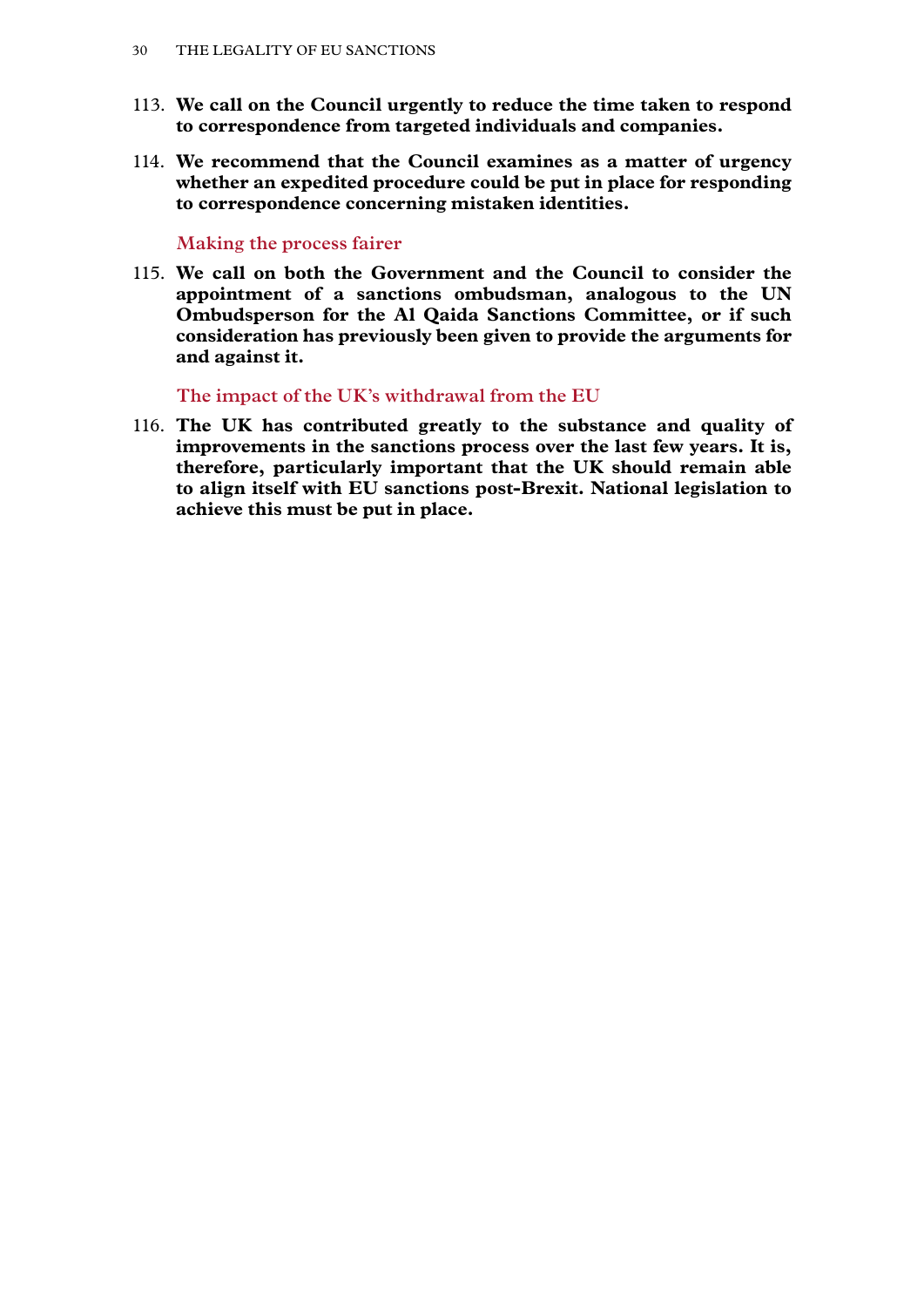# <span id="page-32-0"></span>**Appendix 1: LIST OF MEMBERS AND DECLARATIONS OF INTEREST**

#### **Members**

Lord Cromwell Baroness Hughes of Stretford Lord Judd Baroness Kennedy of The Shaws (Chairman) Earl of Kinnoull Baroness Ludford Baroness Neuberger Baroness Newlove Lord Oates Lord Richard Lord Polak Baroness Shackleton of Belgravia

#### **Declarations of Interest**

Lord Cromwell *Some contact with sanctioned countries such as Belarus and Russia as Director of the British East-West Centre; and with Iran as a member of the APPG. No sanctions-related involvement in these countries* Baroness Hughes of Stretford *No relevant interests declared* Lord Judd *Member of the Advisory Board of the LSE Centre for the Study of Human Rights Life member of Court at Lancaster and Newcastle Universities Emeritus Governor of LSE* Baroness Kennedy of The Shaws (Chairman) *No relevant interests declared* Earl of Kinnoull *No relevant interests declared* Baroness Ludford *No relevant interests declared* Baroness Neuberger *No relevant interests declared* Baroness Newlove *No relevant interests declared* Lord Oates *No relevant interests declared* Lord Polak *Chairman, TWC Associates Ltd* Lord Richard *No relevant interests declared* Baroness Shackleton of Belgravia *Practising Solicitor specialising in matrimonial law*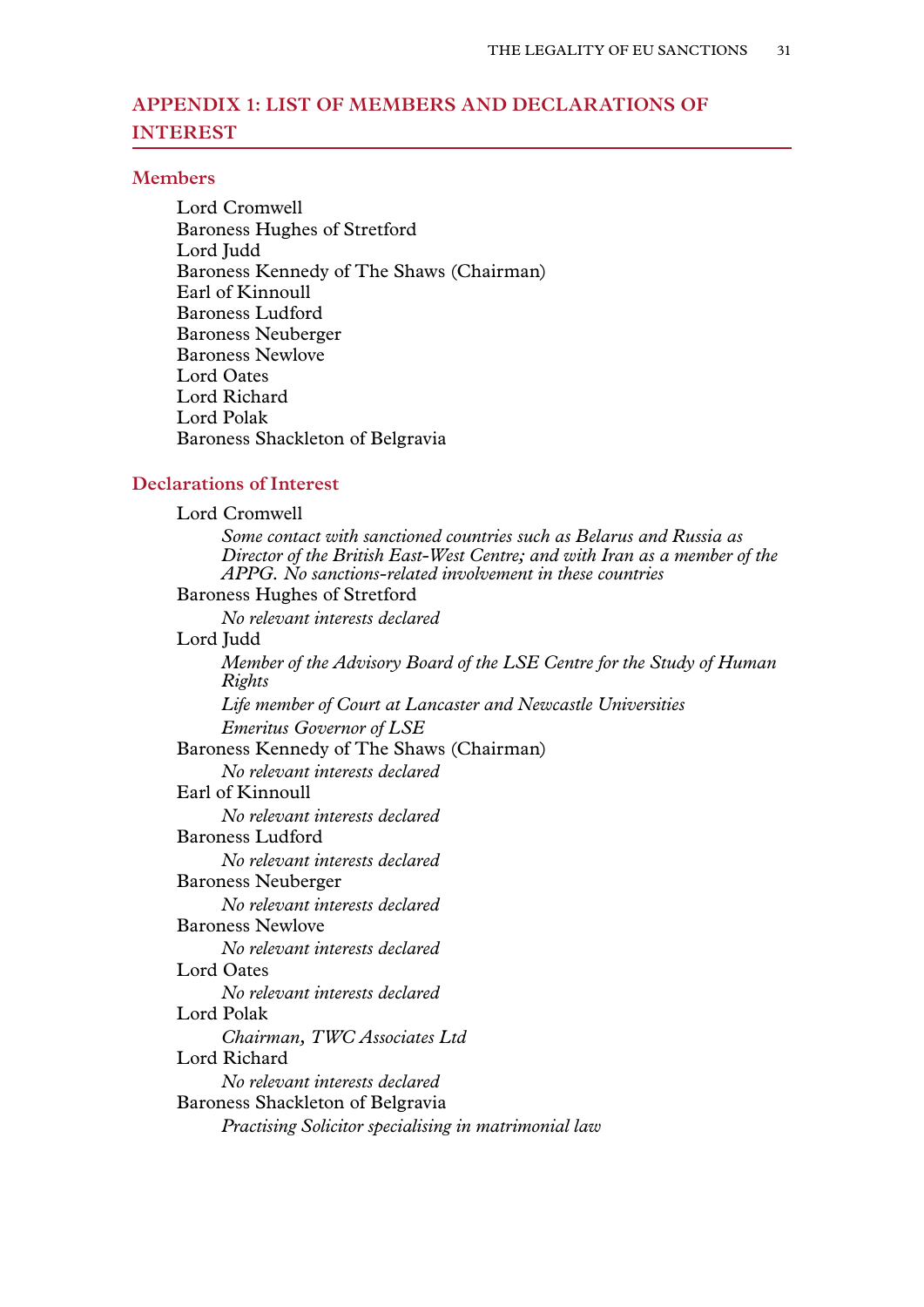The following Members of the European Union Select Committee attended the meeting at which the report was approved:

Baroness Armstrong of Hill Top Lord Boswell of Aynho (Chairman) Lord Green of Hurstpierpoint Lord Jay of Ewelme Baroness Kennedy of The Shaws Earl of Kinnoull Lord Liddle Baroness Suttie Lord Teverson Lord Whitty Baroness Wilcox

During consideration of the report the following Member declared an interest:

Lord Jay of Ewelme

*Trustee (Non-Executive Director) Thomson Reuters Founders Share Company Chairman, Positive Planet (UK) Member, European Policy Forum Advisory Council Member, Senior European Experts Group Patron, Fair Trials International*

A full list of Members' interests can be found in the Register of Lords Interests [http://www.parliament.uk/mps-lords-and-offices/standards-and-interests/](http://www.parliament.uk/mps-lords-and-offices/standards-and-interests/register-of-lords-interests/) [register-of-lords-interests/](http://www.parliament.uk/mps-lords-and-offices/standards-and-interests/register-of-lords-interests/)